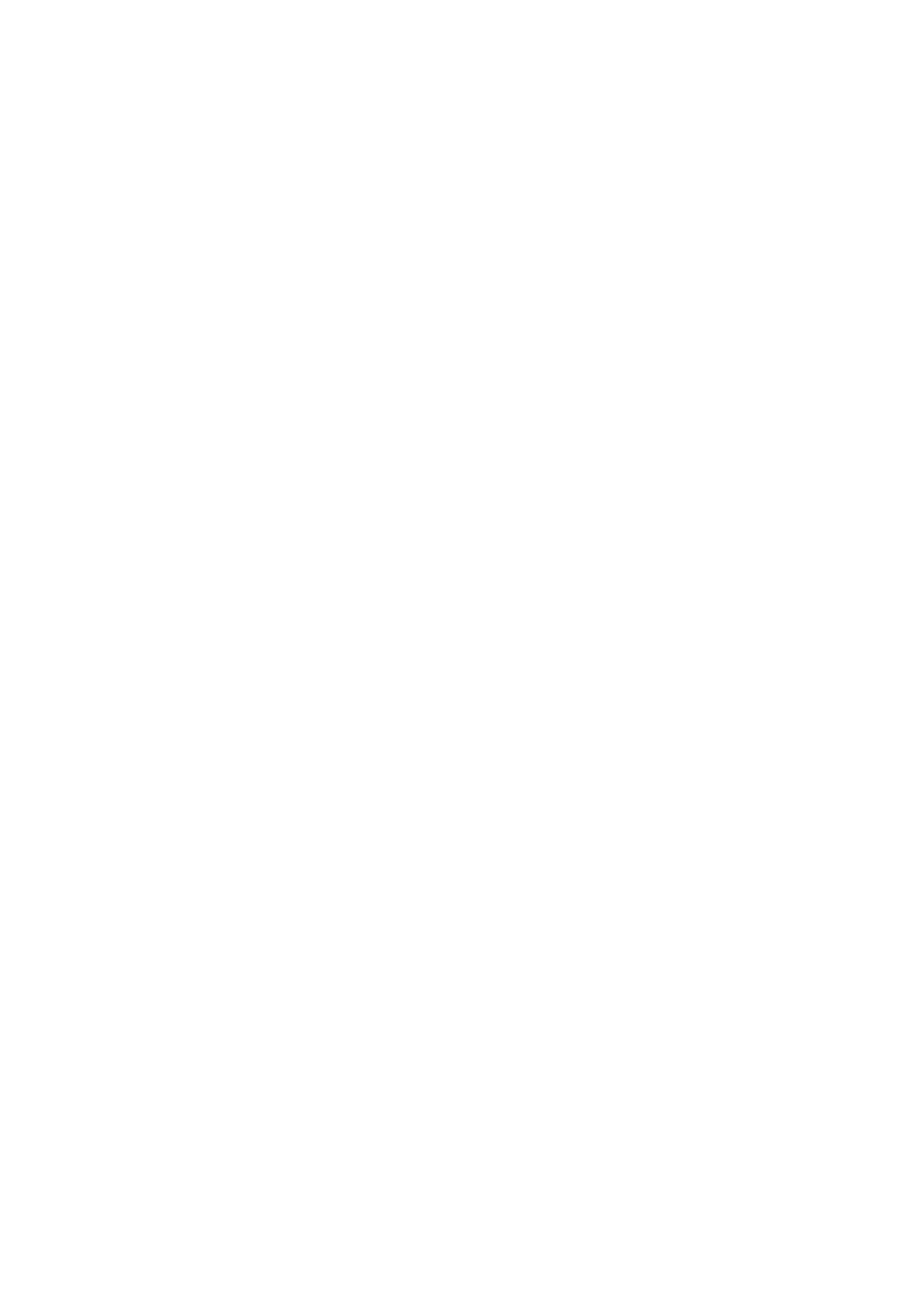# Fuel for the Future:

# *Processed High Quality Coals for Low-and Zero-emissions Power*

By George Domazetis

Cambridge **Scholars** Publishing

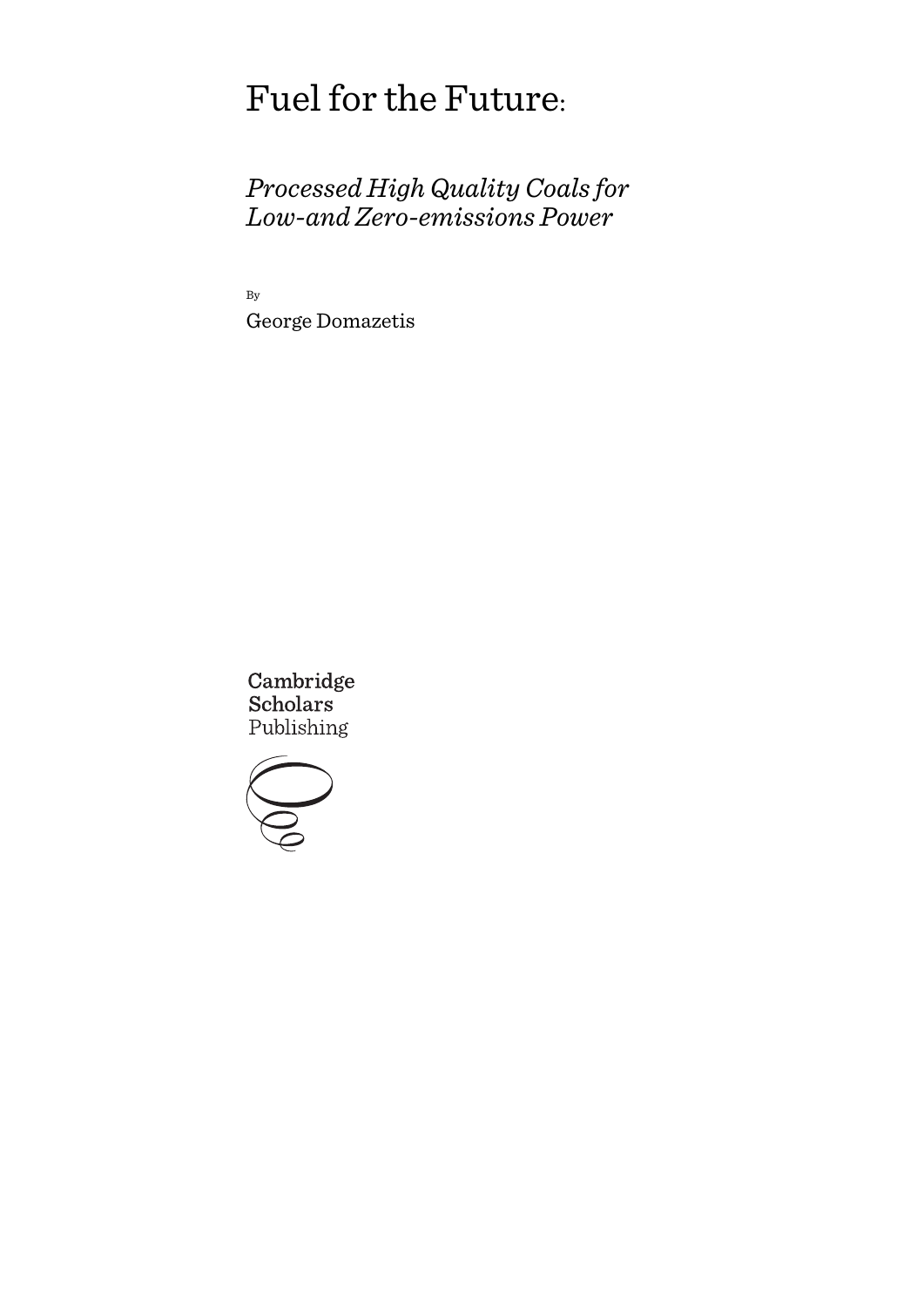Fuel for the Future: Processed High Quality Coals for Low- and Zero-emissions Power

By George Domazetis

This book first published 2019

Cambridge Scholars Publishing

Lady Stephenson Library, Newcastle upon Tyne, NE6 2PA, UK

British Library Cataloguing in Publication Data A catalogue record for this book is available from the British Library

Copyright © 2019 by George Domazetis

All rights for this book reserved. No part of this book may be reproduced, stored in a retrieval system, or transmitted, in any form or by any means, electronic, mechanical, photocopying, recording or otherwise, without the prior permission of the copyright owner.

ISBN (10): 1-5275-3683-1 ISBN (13): 978-1-5275-3683-8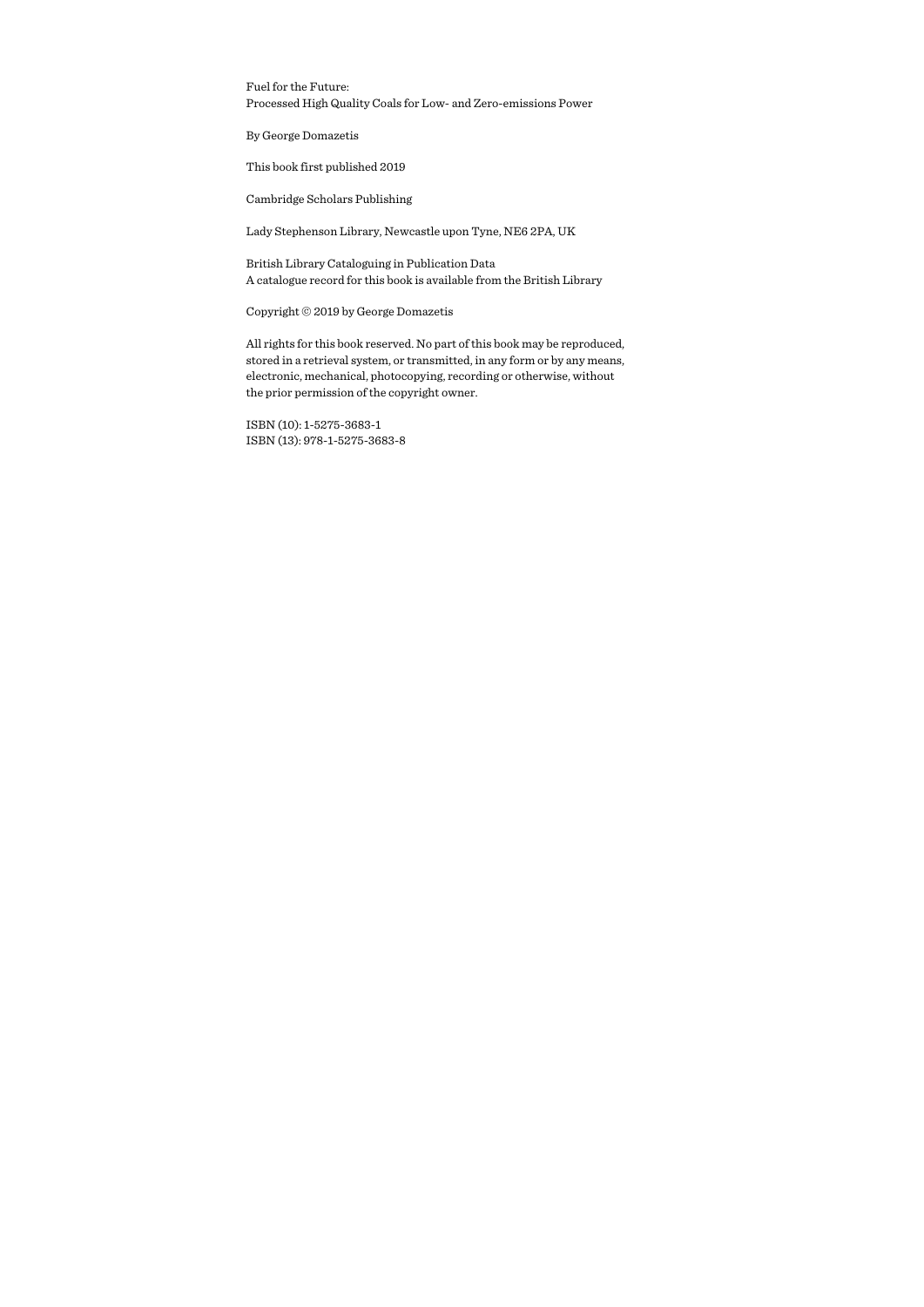Dedicated to Thalia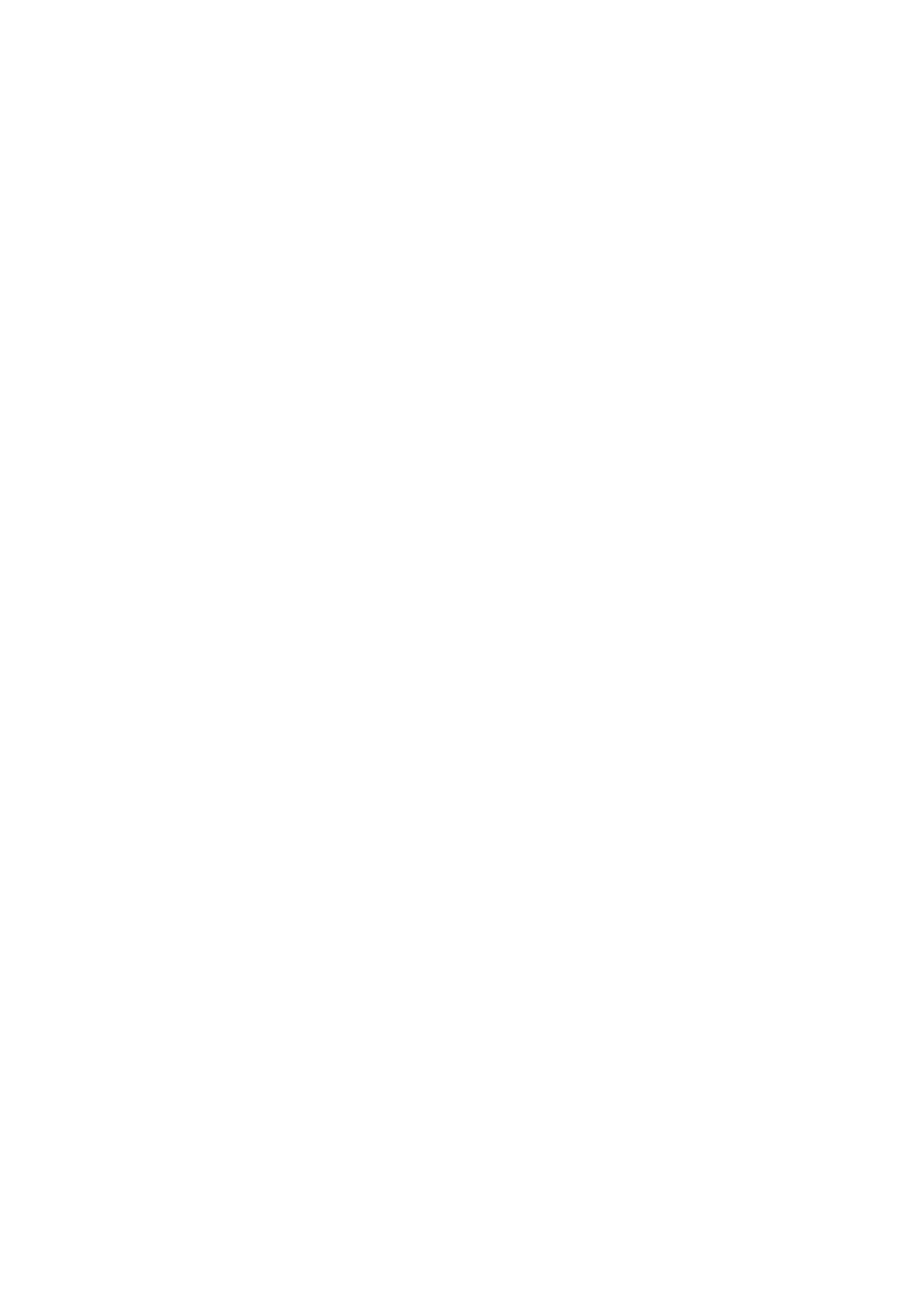# TABLE OF CONTENTS

| Coal-Fuelled Power Generation and the Need for Clean Technologies |
|-------------------------------------------------------------------|
|                                                                   |
| Processing Low Rank Coals into High Quality Fuel  17              |
| Coal-Fuelled Power Generation in a Carbon Constrained Future 22   |
|                                                                   |
| Composition and Properties of Low Rank Coals                      |
| Formation of Coal, Functional Groups, and Ash-Forming             |
|                                                                   |
|                                                                   |
|                                                                   |
|                                                                   |
| Molecular Models of Low Rank Coals                                |
|                                                                   |
|                                                                   |
|                                                                   |
|                                                                   |
| Coal Combustion, Ash, and Pollutants                              |
|                                                                   |
| The Chemistry of Low Rank Coal Combustion 132                     |
|                                                                   |
| The Chemistry of Inorganics and Minerals with Coal  137           |
|                                                                   |
| Coal Power Generation and Ash Fouling                             |
|                                                                   |
| Low Rank Coal Power Generation and Future Development 177         |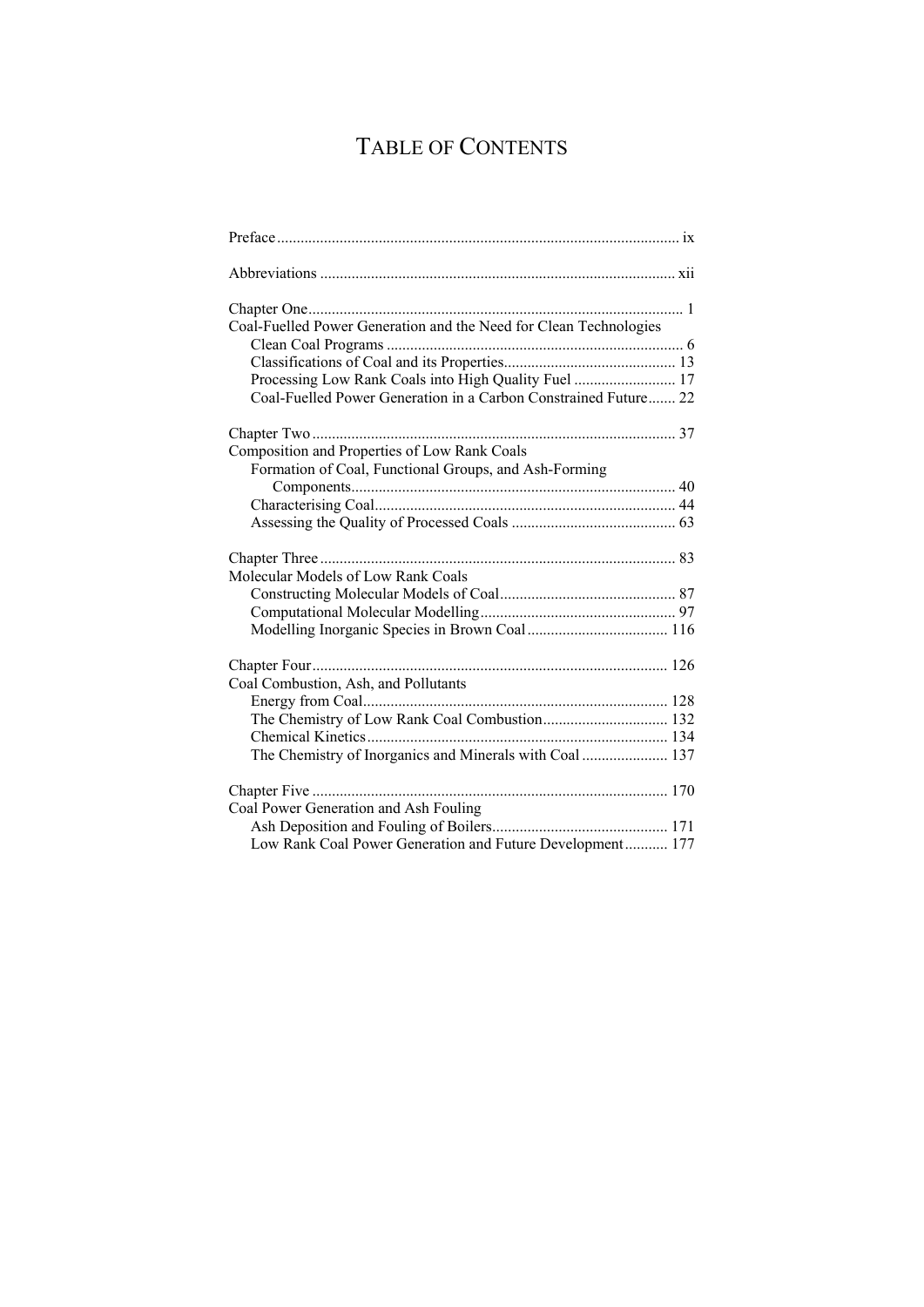| Processing Low Rank Coals into High Quality Fuels                    |  |
|----------------------------------------------------------------------|--|
|                                                                      |  |
|                                                                      |  |
|                                                                      |  |
|                                                                      |  |
|                                                                      |  |
| Coal Gasification                                                    |  |
|                                                                      |  |
|                                                                      |  |
|                                                                      |  |
|                                                                      |  |
| Catalysts for Low Rank Coal Gasification                             |  |
|                                                                      |  |
| Catalytic Efficacy of Brown Coal with Iron Species  280              |  |
| Mechanism of Pyrolysis with the Formation of Active Sites 303        |  |
|                                                                      |  |
| Transition States for Iron Clusters and Water Molecules  311         |  |
| Research and Application of Catalytic Steam Gasification  312        |  |
|                                                                      |  |
| Future Processed Coal Power Generation                               |  |
| Processed Coal within the Context of the Mitigation of Emissions 324 |  |
| Supercritical Plants Fuelled with Non-Fouling Coal  330              |  |
| Direct Coal-Fuelled Turbines in Combined-Cycle Plants Fuelled        |  |
|                                                                      |  |
|                                                                      |  |
|                                                                      |  |
| General Considerations of Economics and Efficiency 346               |  |
| A Zero-emissions Trajectory for Future Power Generation 360          |  |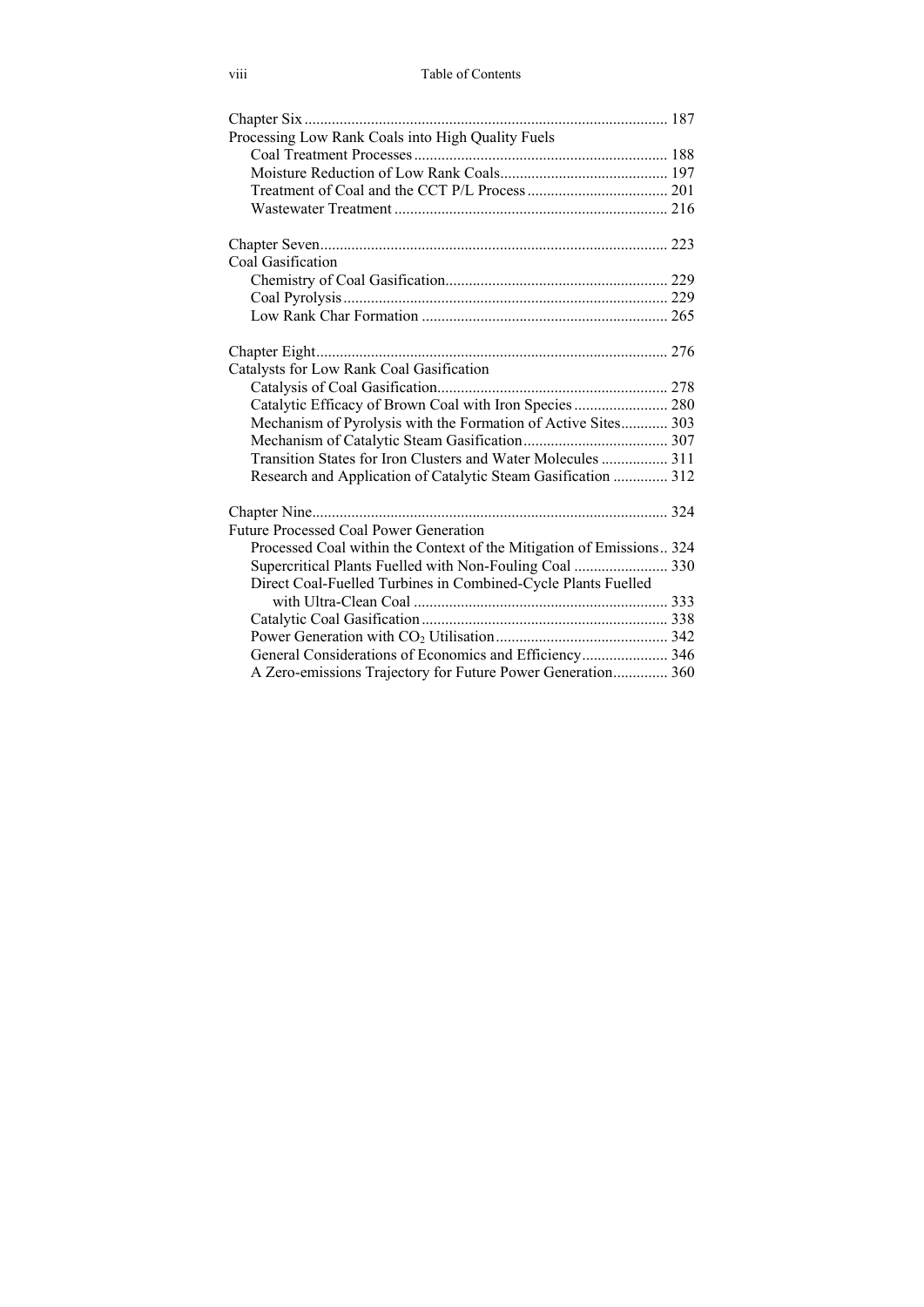## PREFACE

The greatest global challenge today is perhaps the impact of increasing levels of Greenhouse gases (GHGs) in the atmosphere and the consequences that flow from this, viz. increasing temperatures, melting ice and glaciers, higher sea levels, and climate change. The primary contributor to the GHG levels is the widespread use of fossil fuels for power generation, transport, agriculture, industry, and domestic sectors. The problems are exacerbated by various factors, such as large scale deforesting, low efficiency in fossil fuel usage, the increasing demand for transport and power generation.

It is important to foster a balanced debate on this important problem. The drive to reduce poverty and improve living conditions worldwide also calls for urgent action. An important factor in improving living conditions for developing countries is secure and affordable power. Low cost and abundant fuels have been crucial to the growth of developed economies, and it is reasonable to offer the same advantages to the economies of developing nations. It also needs to be stated that a secure and affordable power supply is necessary for all economies. The drive to lower the cost of renewable sources of power is also an important contributor to lower emissions.

The world is faced with a dilemma. If fossil fuels are used at an increasing rate the problems from higher levels of GHG will become greater, and both developed and developing nations will suffer, with the poorer countries experiencing the greatest difficulties. It is highly unlikely, however, that the world would shut down all coal-fuelled power generation, or cease using fossil fuels, as the consequences of this would be traumatic.

It is obvious that many initiatives and innovations are required to address these difficulties, including political, economic and technological ideas. Some of these include reducing the carbon footprint in our daily lives, utilising renewable power generation where it is economically competitive, increasing the efficiency of fossil fuels electricity generation with the goal of zero-emissions plants, enlarging carbon sinks such as forests, and developing power distribution systems that better enable communities to meet the variable demand for power. The nature of the problem requires a worldwide effort that ultimately is about the human spirit and the belief that we can share the challenges together, and together achieve our collective goal. Such a collective effort would ensure energy security, provide access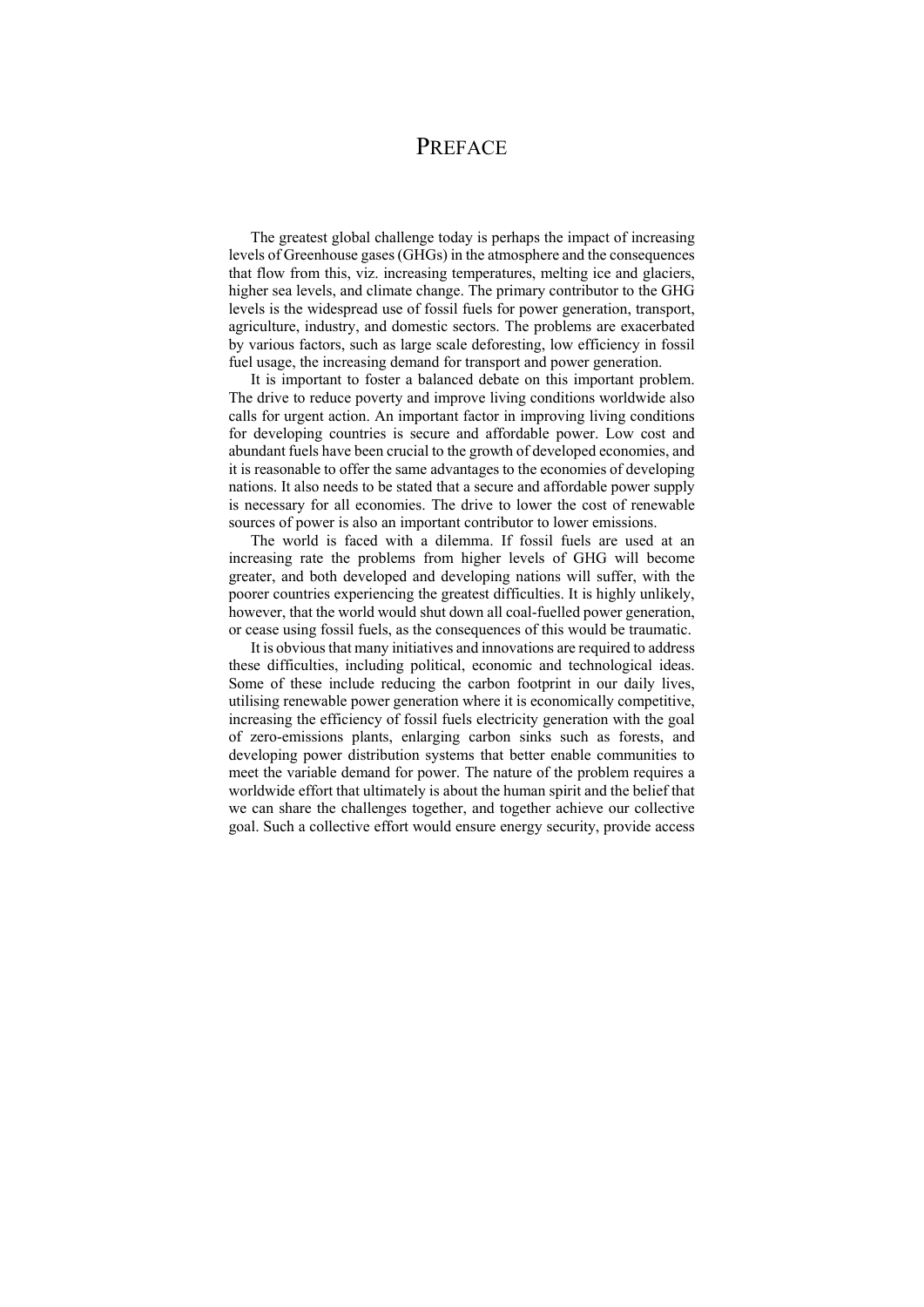for all nations to reliable and affordable energy, and enable economic growth, while protecting the planet for future generations.

 The ultimate goal is to take advantage of plentiful and relatively cheap fossil fuel to generate electricity with zero emissions, without an unacceptable increase in the price paid for power. This goal is technically feasible – however, even if coal-fuelled power generation with zeroemissions is developed and implemented, this in itself will only slow down the increasing levels of GHGs. Other sectors need to reduce emissions significantly to avoid the consequences of increasing global temperatures. For example, transportation may undergo a transition to electricity-driven vehicles, and this would be boosted by the availability of a low emission and affordable electricity supply.

This volume discusses the research and development of low rank coals, carried out within the context of addressing the environmental impact of these coals when used to generate electricity. Low rank coals make up about half of the world's coal deposits and are widely used due to their low cost. Currently these operate with the highest carbon emission intensity. Research that can take advantage of the low cost of low rank coal, and achieve low or zero emissions, has the potential to provide affordable electricity, thereby achieving the twin goal of secure, affordable power with a reduction in emissions. The concept is to chemically process these coals into high quality fuel, with high efficiencies in processing and power generation. The research discussed in this volume deals predominately with low rank coals, and how high quality fuel may be produced with the properties required for maximum performance of new power generating plants, and coal gasification. The process does not discharge any pollutants to the environment, and new coal power plants would be designed for low emissions, with the ultimate goal of converting these into zero-emissions plants. This concept would include the capture and utilisation of carbon dioxide as a feedstock to manufacture valuable materials.

It is hoped that ultimately this coal treatment process will be developed commercially and thus make a significant contribution to the overall effort at combating the problem(s) arising from the increasing concentration of GHGs in the atmosphere.

The research discussed in this volume is the result of fruitful collaboration between Clean Coal Technology Pty Ltd and La Trobe University in Australia. It is with considerable pleasure that I highlight the contributions made by staff and post-graduate students at the University, particularly Professors B. D. James (deceased) and J. Liesegang, whose support and input proved invaluable to the success of the project. Contributions by staff in the Departments of Chemistry, Physics, and Earth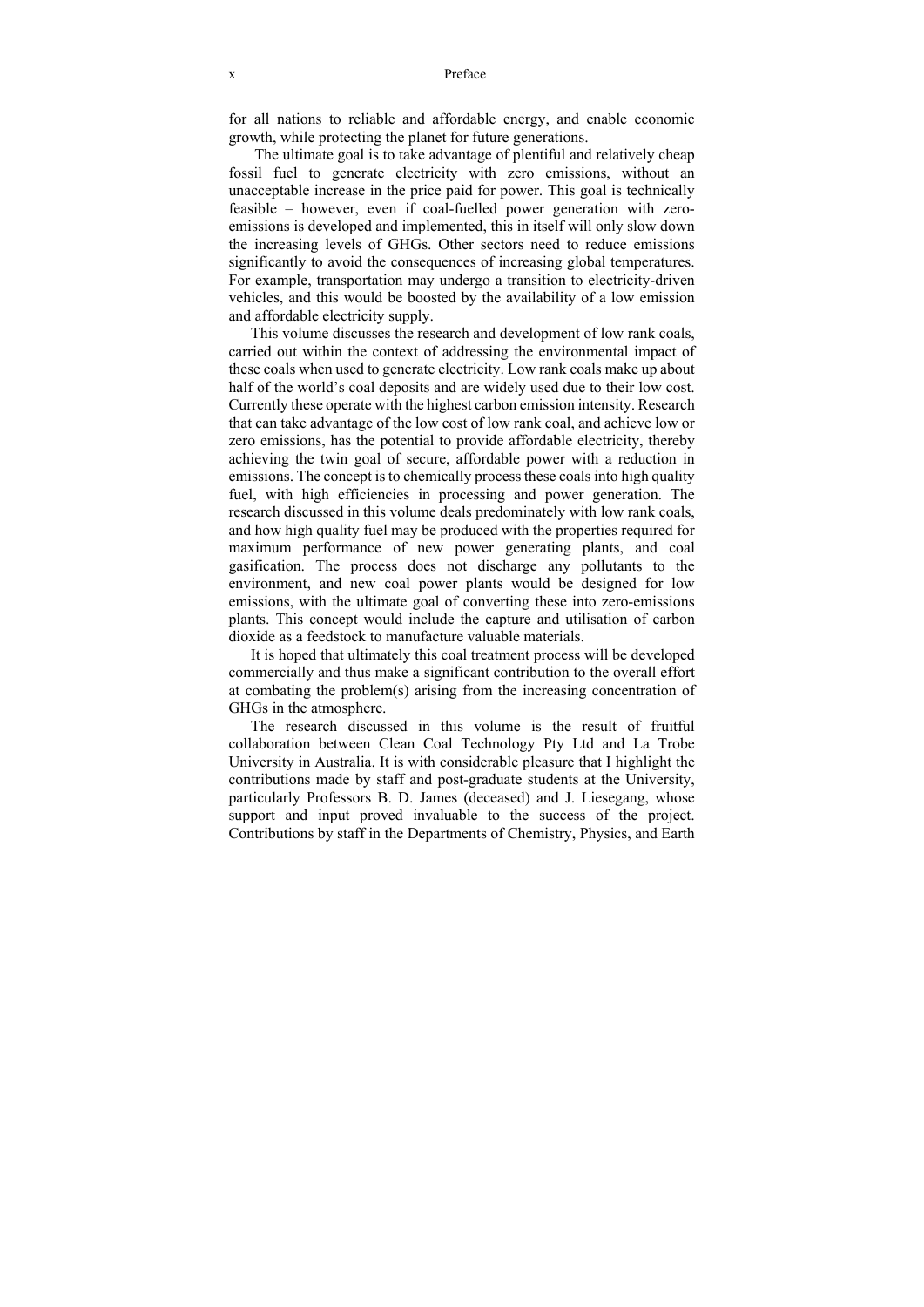#### Fuel for the Future xi

Sciences, particularly Mr J. G. H. Metz, Dr R. Glaisher (deceased), Dr P. J. Pigram, and Dr I. Potter, are gratefully acknowledged. I am grateful to Professor J. Hill for his interest and involvement. The work by M. Raoarum and P. Barrila provided an especially useful contribution to the project. Facilities and welcome support were provided by the Victorian Partnership for Advanced Computing Facility, Melbourne, and the Australian Partnership for Advanced Computing National Facility (currently the National Computational Infrastructure), Australian National University, Canberra.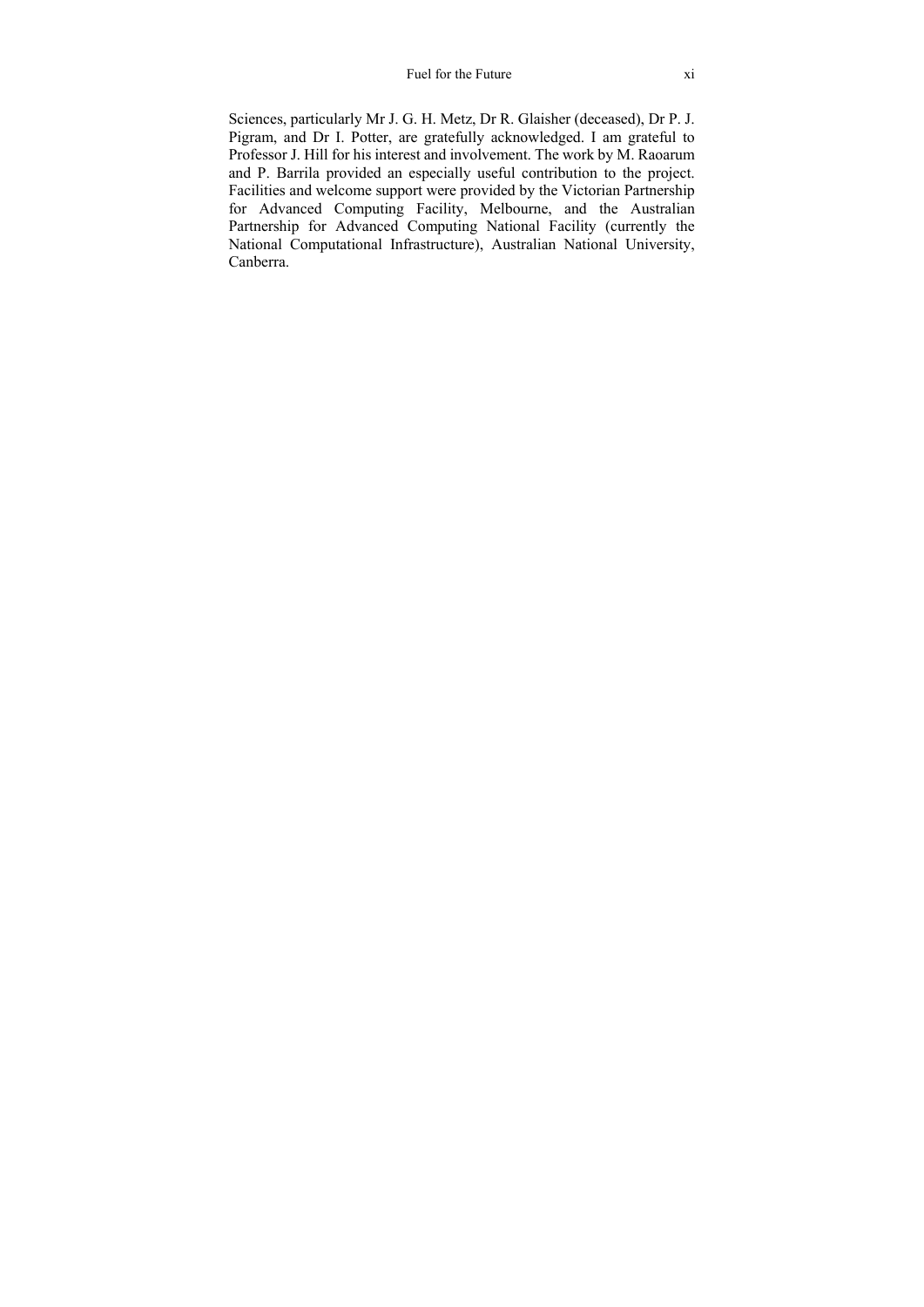### **ABBREVIATIONS**

Acid washed aw As received ar Atomic absorption spectroscopy AAS Binding energy BE Carbon capture and storage CCS Carbon-13 nuclear magnetic resonance cross-polarisation with magic angle spinning  $13C$  NMR CP/MAS Chemical oxygen demand COD Circulating fluidised bed combustion CFBC Clean Coal Technology Pty Ltd/La Trobe University CCT/LTU Combined heat and power CHP Commonwealth Scientific and Research Organisation CSIRO Computational fluid dynamics CFD Computer-controlled scanning electron microscopy **CCSEM** Cost of electricity COE Density functional theory DFT Di-methyl ether DME Direct coal-fuelled turbine combined cycles DCFTCC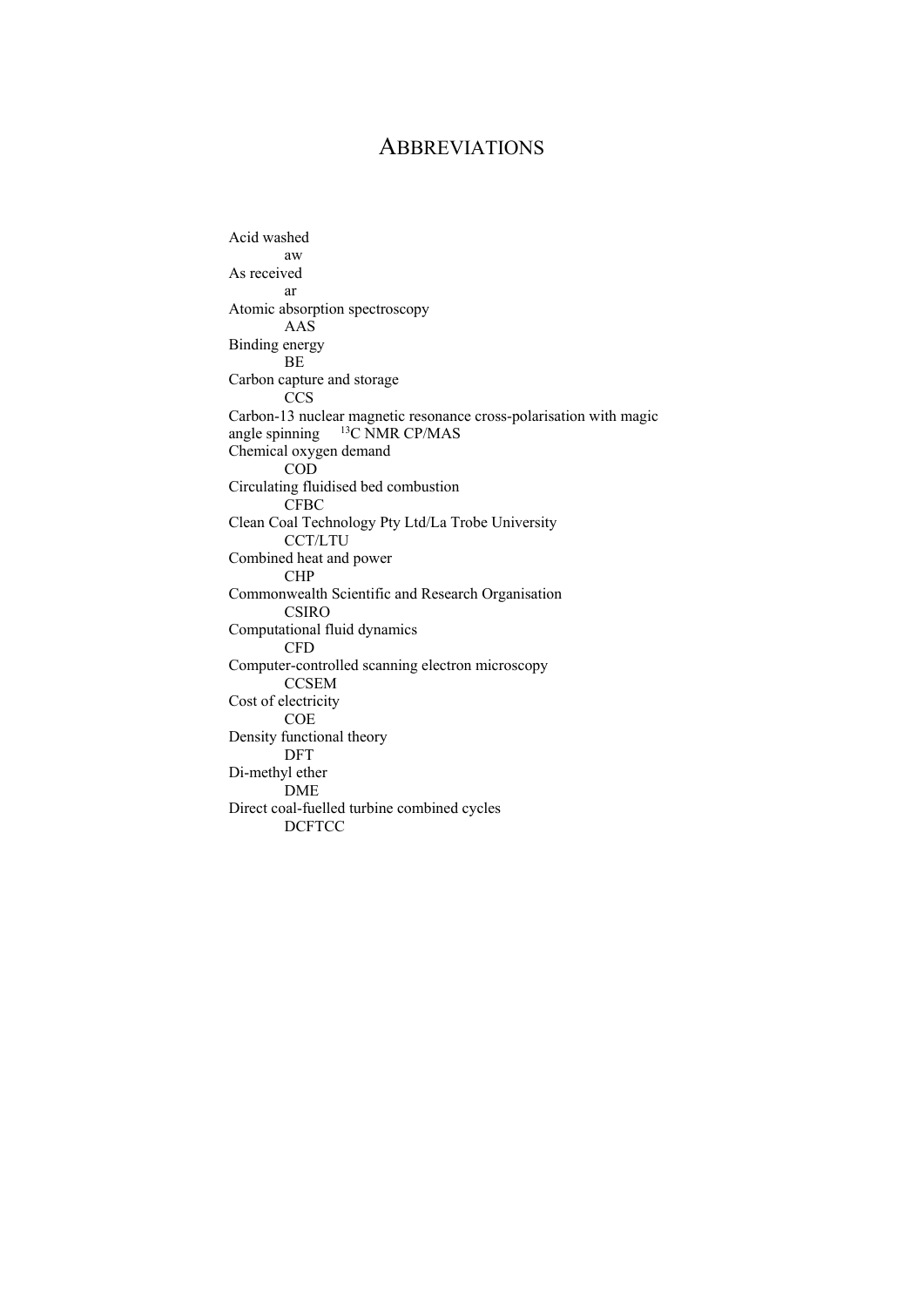Direct coal-fuelled turbine **DCFT** Distributed activation energy model DAEM Dry ash free basis daf Dry basis db Electron paramagnetic resonance EPR Externally-fired combined cycles EFCC Fischer-Tropsch F/T Force field FF Fourier-transform infra-red spectroscopy FTIR Gas chromatography/Mass spectrometry GC/MS Global Warming Potential index GWP Greenhouse gases **GHGS** Heat of formation  $\Delta H_f$ Higher heating value **HHV** Inductively coupled plasma atomic emission spectroscopy ICP-AES Integrated gasification combined cycles IGCC Internal rate of return IRR International Energy Agency IEA Kelvin (degrees) K Laser-induced breakdown spectroscopy LIBS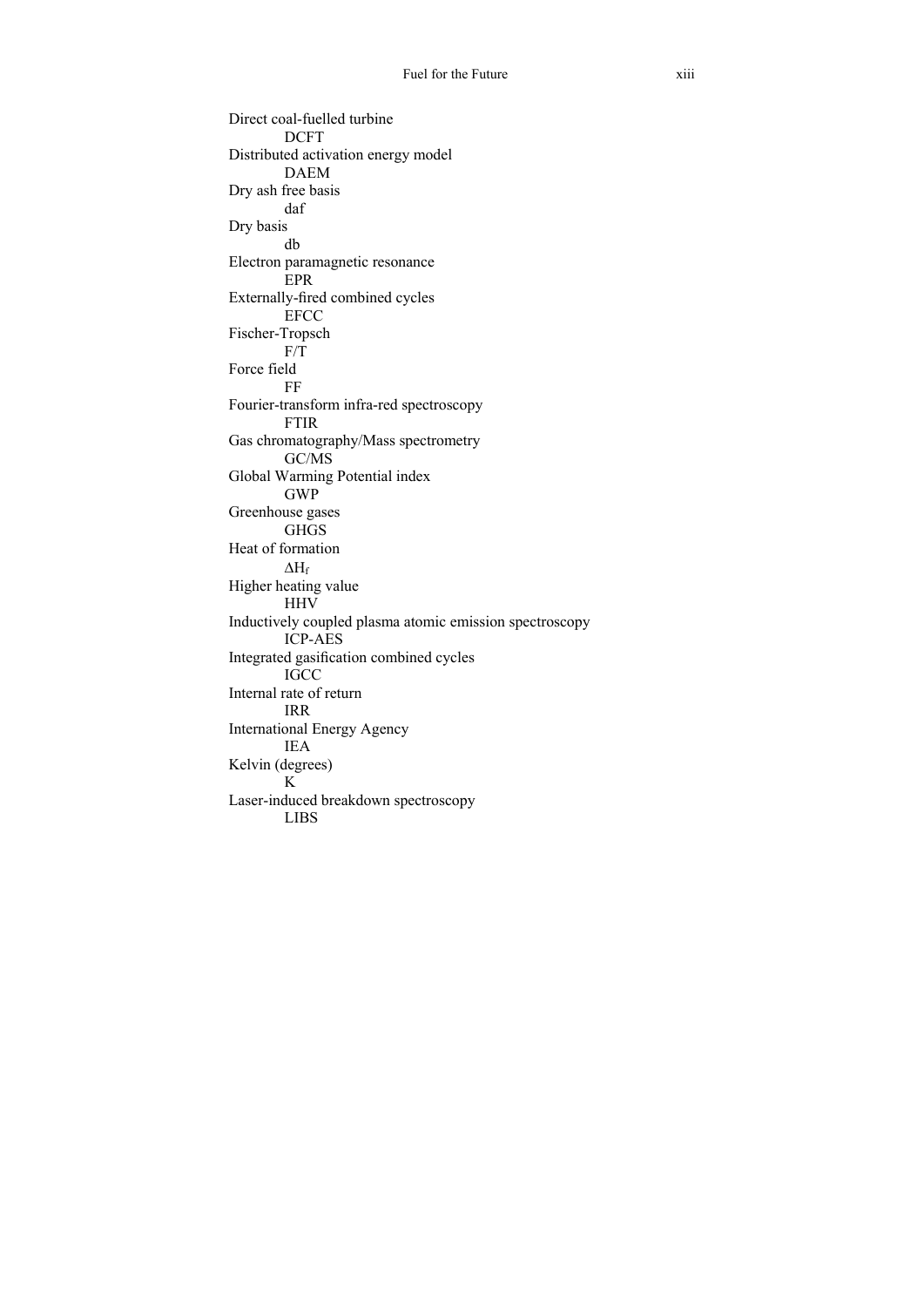Life cycle assessment LCA Lower heating value LHV Megajoules per kilogram MJ/kg Megawatt hour MWh Megawatts MW Milligrams per litre mg/L Milligrams mg Million metric tons MMT Molecular dynamics MD Molecular mechanics MM Multiple high-resolution transmission electron microscope HRTEM Net present value NPV Nitrogen oxides NOx Normal temperature and pressure NTP Operating and maintenance cost O&M Parts per million ppm Pressurised fluidised bed combustion **PFBC** Proton exchange membrane electrolysers PEM Pulverised coal PC Reverse osmosis RO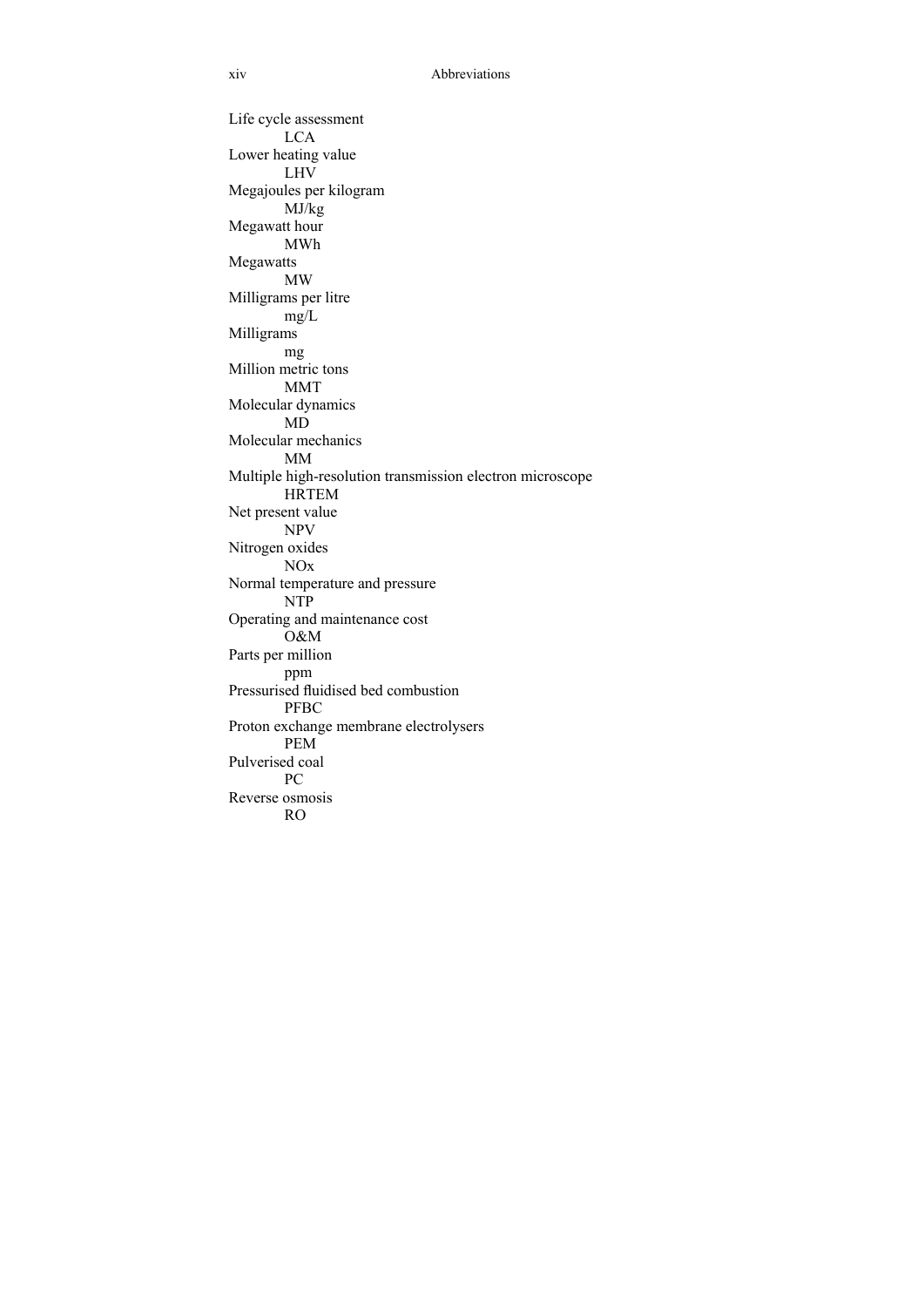Scanning electron microscopy and energy dispersive x-ray analysis SEM-EDX Semi-empirical quantum mechanics SE-QM Single point self-consistent field 1scf Solid oxide electrolysis cell SOE Substitute natural gas SNG Sulphur oxides SOx Supercritical SC Thermal gravimetric and differential thermal analysis TG/DTA Time of flight – secondary ion mass spectrometry TOF-SIMS Total dissolved solids TDS Total organic carbon TOC Turn over frequency TOF Ultra‐supercritical USC United States Environment Protection Agency US EPA Water gas shift WGS X-ray absorption near edge structure XANES X-ray diffraction XRD X-ray fluorescence XRF X-ray photoelectron spectroscopy XPS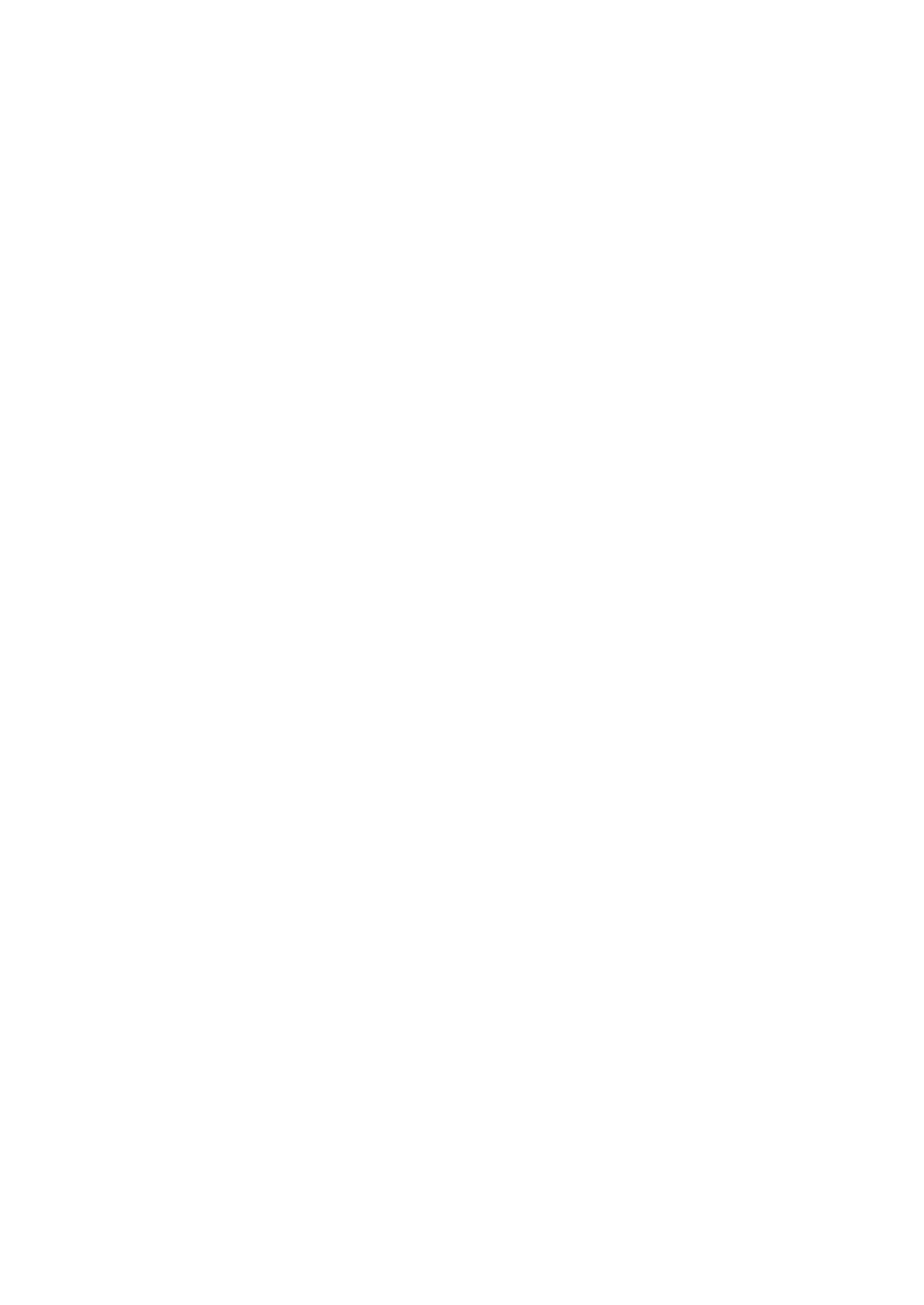## CHAPTER ONE

## COAL-FUELLED POWER GENERATION AND THE NEED FOR CLEAN TECHNOLOGIES

It is understood that the unrestricted use of fossil fuels may lead to levels of greenhouse gases (GHGs) that would result in the "overheating" of the globe and cataclysmic climate change. The general perception is that the increase in GHGs emissions, especially from fossil-fuelled plants, must be reduced to low or zero-levels. Some insist that coal-fuelled power generation and coal mining operations should cease.

There is also the view that emphasises the benefits and security derived from cheap and secure energy to expand and modernise economies. Developing countries, in particular, observe that developed nations have obtained the benefits of a secure and plentiful supply of energy, and demand they also derive such benefits for their economies.

Fossil fuels, and particularly coal, have become a source of controversy and political agitation.

Developed and developing economies are all dependant on an affordable and secure source of power. Electricity generation is a basic requirement for daily activities, clean water, and the disposal of sewage, which are critical in improving health and maintaining good living standards; it also contributes to lessening poverty and improving the well-being of countless human beings. This, however, may clash with the environmental hazards associated with fossil fuels' pollution, which may result in poor health as well as long term climate change. The climate change due to the rising concentrations of GHGs in the atmosphere poses long term hazards to all nations.

In view of these problems, we may ask, "What is the future of coalfuelled power generation?"

Historically, electricity has been generated using coal, gas, diesel, nuclear, hydro and, recently solar, wind, and to a lesser extent bio-fuels. Fossil fuels are burnt and the heat is used to create steam that drives turbines connected to generators. Gas-fuelled turbine power plants burn gas, and the hot gases are expanded through turbines which are connected to power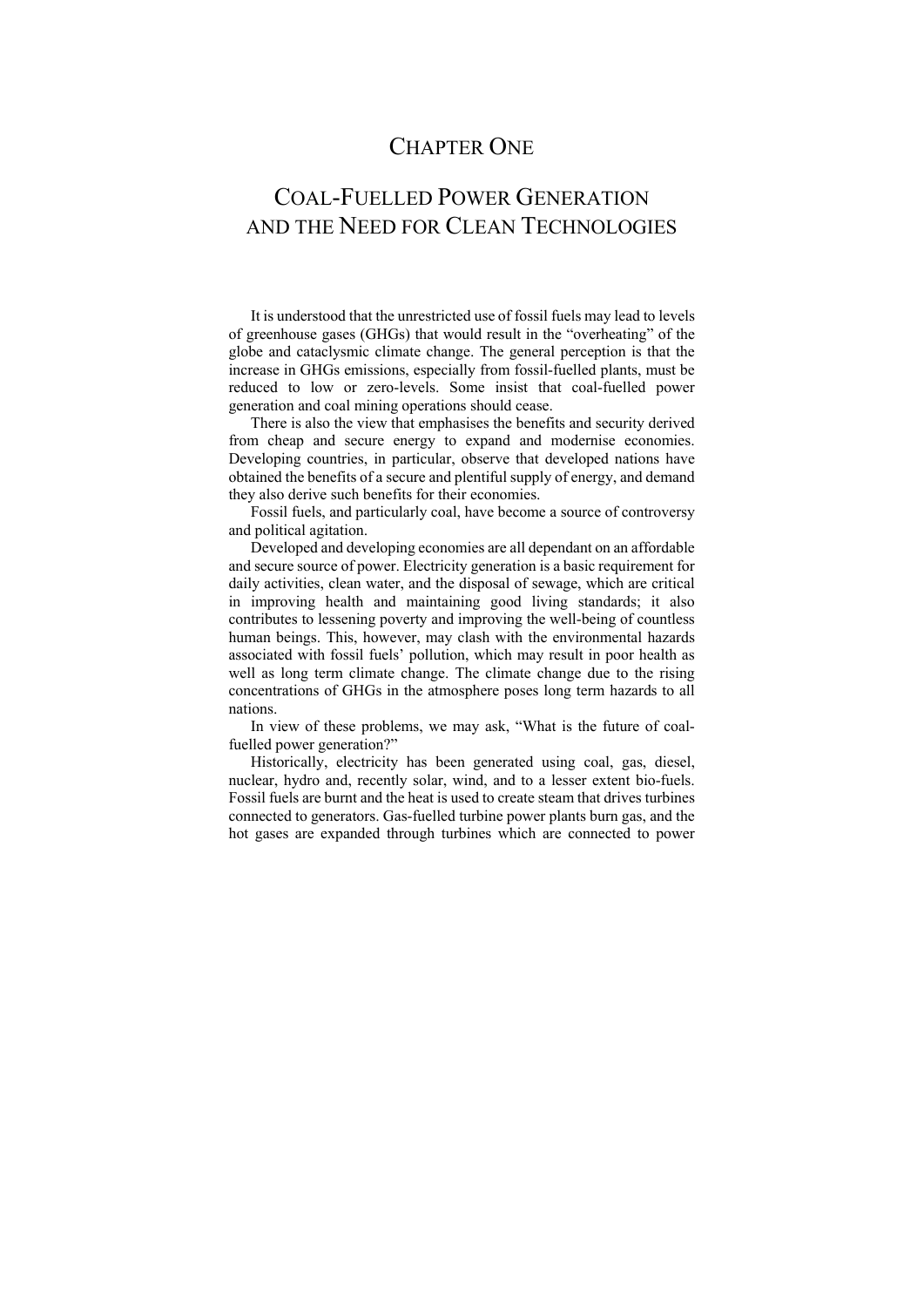generators. Coal-fuelled power generation has undergone significant improvements in efficiency, and with the additional advances in the management of power transmission and distribution, as well as economies of scale, coal became the dominant fuel for power generation worldwide.

Coal power generation is projected to remain the major source of electricity for the foreseeable future. The International Energy Agency (IEA) reports that coal fuels about 40% of the world's power generation, but there is a greater proportion of coal-fuelled power in many countries. The IEA also shows that improvements in power generation efficiency would be a significant step towards a reduction in  $CO<sub>2</sub>$  emissions from coal (Burnard and Bhattacharya, 2011). Projections of energy production in the USA show coal consumption decreased from 2017 onward, mostly replaced by gas, while data for China and India show these countries rely heavily on coal-fuelled power generation. The proportion of electricity generation using coal is large for many nations, even though effort is being expended in lowering emissions; e.g. the proportions of power generation using coal reported for the period from 2007 to 2011 are 79% for China, 49% for the USA, and 92% for Poland. Coal power generation in India accounts for 73% of electricity production, and although this proportion may decrease, reports indicate overall coal-fired capacity may increase substantially by 2040, despite considerable increases in wind and solar power. China is expected to produce 50% of its total power with coal, which is still projected to be the major fuel for power generation in 2050. The IEA Coal Information Overview provides details of coal use in regions around the world.\*

Coal varies in rank (heating content), in composition, and in the amounts of pollutants such as sulphur and ash. Consequently, a variety of electricity generation technologies have been developed (and continue to be developed) in response to the particular coal properties. Historically, the majority of pulverised coal power plants are subcritical, and operate at lower efficiency levels (30% for low rank coal, 38% for black coal). New plants are being developed in an effort to reduce and eliminate  $CO<sub>2</sub>$  emissions. For example, oxy-combustion has been developed as an advanced technology to include capturing  $CO<sub>2</sub>$ . Coals with high sulphur content can be used in fluid-bed combustion plants that retain sulphur with the ash, and sulphur oxides from pulverised coal power plants may be removed by cleaning flue gases. Pulverised coal combustion is the major technology for power generation; as the term implies, coal is crushed into a powder and fed to a coal burner with air. Coal gasification is a technology used to produce synthesis gas (mainly CO and  $H_2$ ), and this can be used as fuel for power generation with gas turbines, or to provide synthetic household gas, or to

<sup>\*</sup> For more information, see http://www.iea.org/topics/coal/.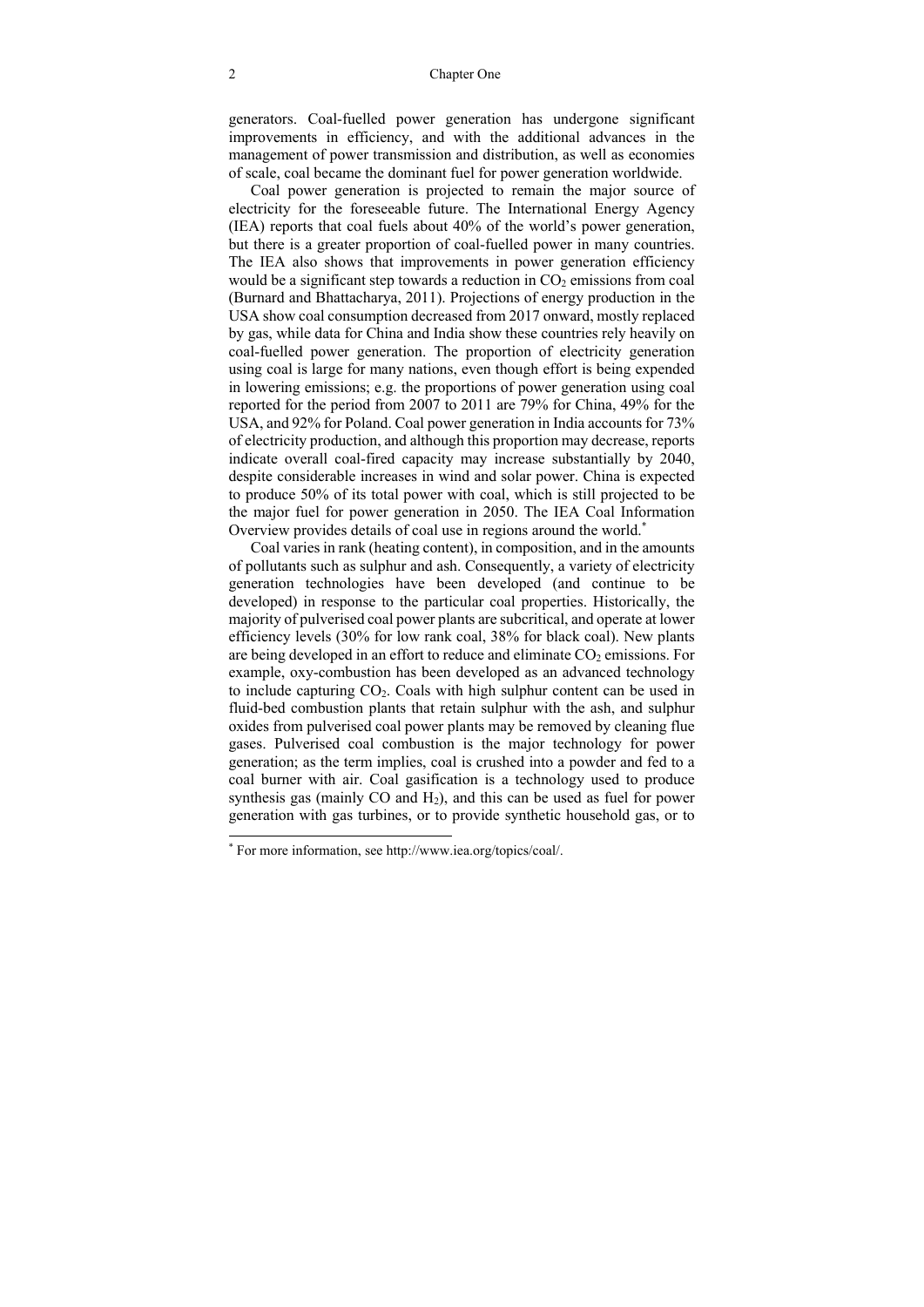produce liquid hydrocarbons, such as sulphur-free diesel. An overview of developments for clean energy is provided by Johnsson (2007), and a discussion of advances in modelling of coal combustion and gasification at the Sandia Laboratories is given by Hecht and Shaddix (2015).

Historically, progress in power generation has occurred through improvements in efficiency and economies of scale, which have ensured a secure and affordable power supply to underpin economic activity and improve living standards. The prolonged period of burning fossil fuels, however, has resulted in degradation of the environment, and air pollution, which can lead to poor health to populations, and now poses global changes to the climate, leading to more severe weather events and rising sea levels.

Coal's molecular matrix is composed mostly of carbon and hydrogen, with variable amounts of oxygen, nitrogen, and sulphur, with water- and ash-forming components; when pulverised coal is mixed with air in a coal flame, the combustion with oxygen produces carbon dioxide, water, pollutants such as sulphur and nitrogen oxides, and ash particulates. The environmental and health problems posed by the fossil-fuelled power generation sector (and also from the transport sector) have been discussed for decades and various programs have been implemented to reduce pollutants (such as removing sulphur and nitrogen oxide emissions) and to find measures that may ultimately remove the emission of all pollutants to the atmosphere. Because the problem is global, and because power generation is essential to nations and their economies, a large number of measures have been examined and continue to be discussed for changes to future power generation; these measures include new ways to use fossil fuels, increased use of solar and wind power, developing electric cars, increases in the efficiencies by the user of electricity (thereby lowering the demand), and advances in the management of electricity transmission grids to use a mix of power sources that would ensure lower emission intensities are maintained. The ultimate goal of these programs is the transition towards low- to zero-emissions power, by using a judicious combination of power generation from fossil, nuclear, bio-fuel, solar, wind and hydro sources. Of particular interest is the concept of zero-emissions fossil fuel power generation that includes the capture of  $CO<sub>2</sub>$  for use as a feedstock for the synthesis of valuable products, thereby offsetting the costs for the capture of CO2. This strategy requires long term planning, and a radical change in the management of electricity transmission grids, but offers the promise of secure and affordable power for the foreseeable future, with a mitigation of CO2 emissions. This is an exciting concept that, if successfully implemented on a commercial sale, would be a major factor to solving the problems of climate change attributed to using coal as a fuel. A secure and affordable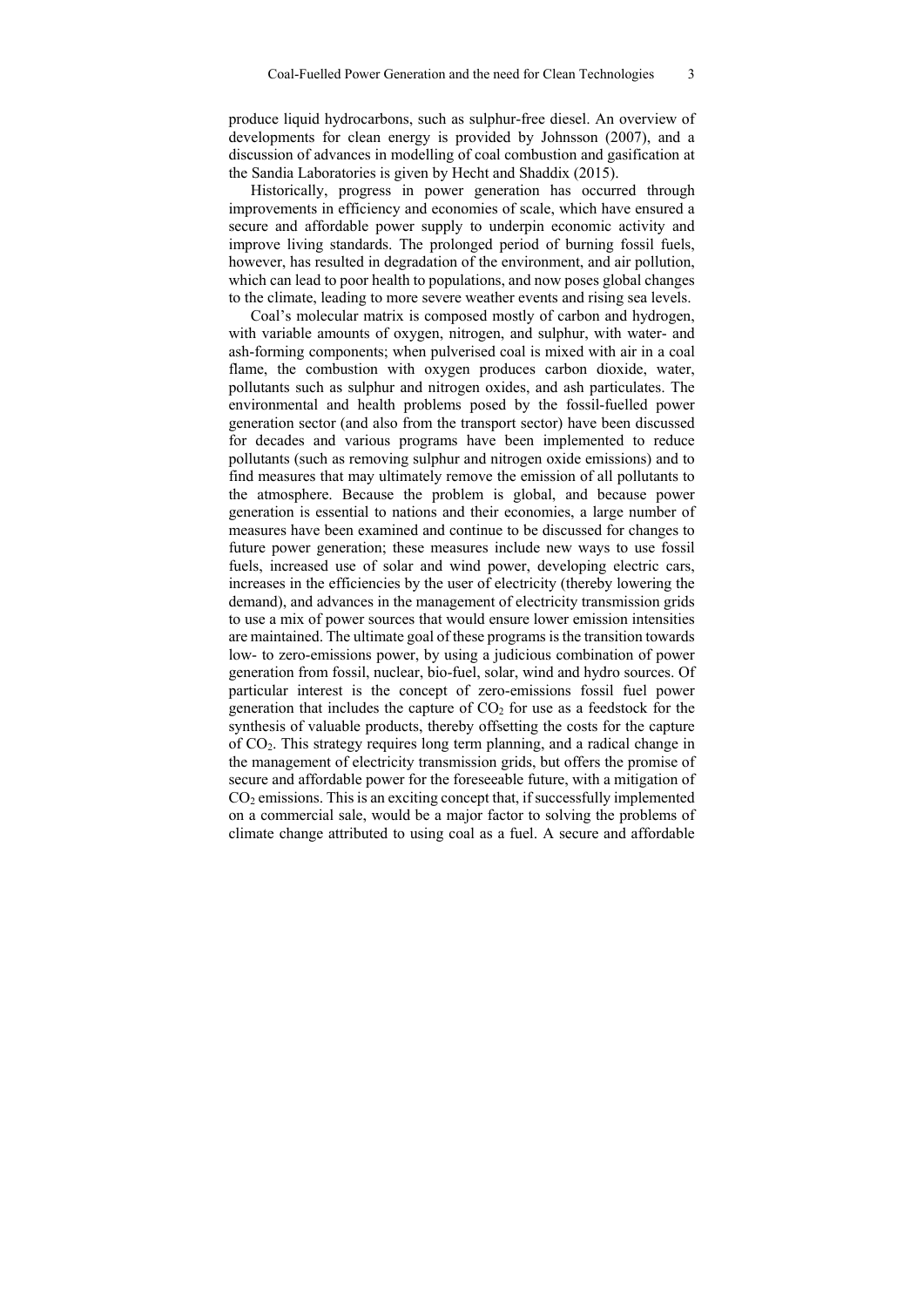supply of electricity, with low emissions, would enhance economic activity and prosperity in regions with significant coal resources.

The economic and policy dimensions of global climate change have been discussed in the Stern Review (2006), which concluded, "The benefits of strong, early action considerably outweigh the costs" and estimated the annual worldwide costs of stabilising  $CO<sub>2</sub>$  to 500-550ppm at about 1% of the global GDP by 2050. The review identified four ways to achieve the desired reduction in emissions:

- 1. Reducing demand for emissions-intensive goods and services.
- 2. Increased efficiency, which can save money and reduce emissions.
- 3. Action on non-energy emissions, such as avoiding deforestation.
- 4. Switching to lower-carbon technologies for power, heat, and transport.

These general recommendations have been accepted by most governments and industries. There is universal agreement on the need to increase the efficiency of coal-fuelled power generation. The efficiency of fossil-fuelled plants is that proportion of the heat content of the fuel that produces electricity; power plants produce steam in boilers, and the steam drives turbine generators. Increasing the temperature of the steam increases the efficiency of power generation. Subcritical power plants operate at temperatures up to 374℃ and pressures of 3,208 pounds per square inch (psi). Supercritical power plants (SC) operate at up to 566℃, and ultrasupercritical power plants (USC) may operate at up to 760°C and pressure levels of 5,000 psi. The environmental impact of fossil-fuelled plants is assessed by the emissions' intensity, reported as the kilograms of  $CO<sub>2</sub>$  per megawatts of electricity sent to the grid; higher efficiencies result in lower emission intensities.

The combination of higher efficiency in power generation and the relatively lower costs of coal provides a secure power supply, and can lead to lower emissions while slowing the increase in the cost of electricity to the end-user. The Stern Review highlights measures that may be taken nationally and internationally to limit the amount of  $CO<sub>2</sub>$  emitted to the atmosphere – these include placing a price on  $CO<sub>2</sub>$ , the development of lowcarbon and high efficiency technologies, and dealing with barriers to changing behaviour.

Due to the looming problems resulting from inefficient plants and the overuse of fossil fuels, major Clean Coal Technology Research, Development and Demonstration Programs (CCT RD&D) have been undertaken to examine a number of initiatives to minimise, and ultimately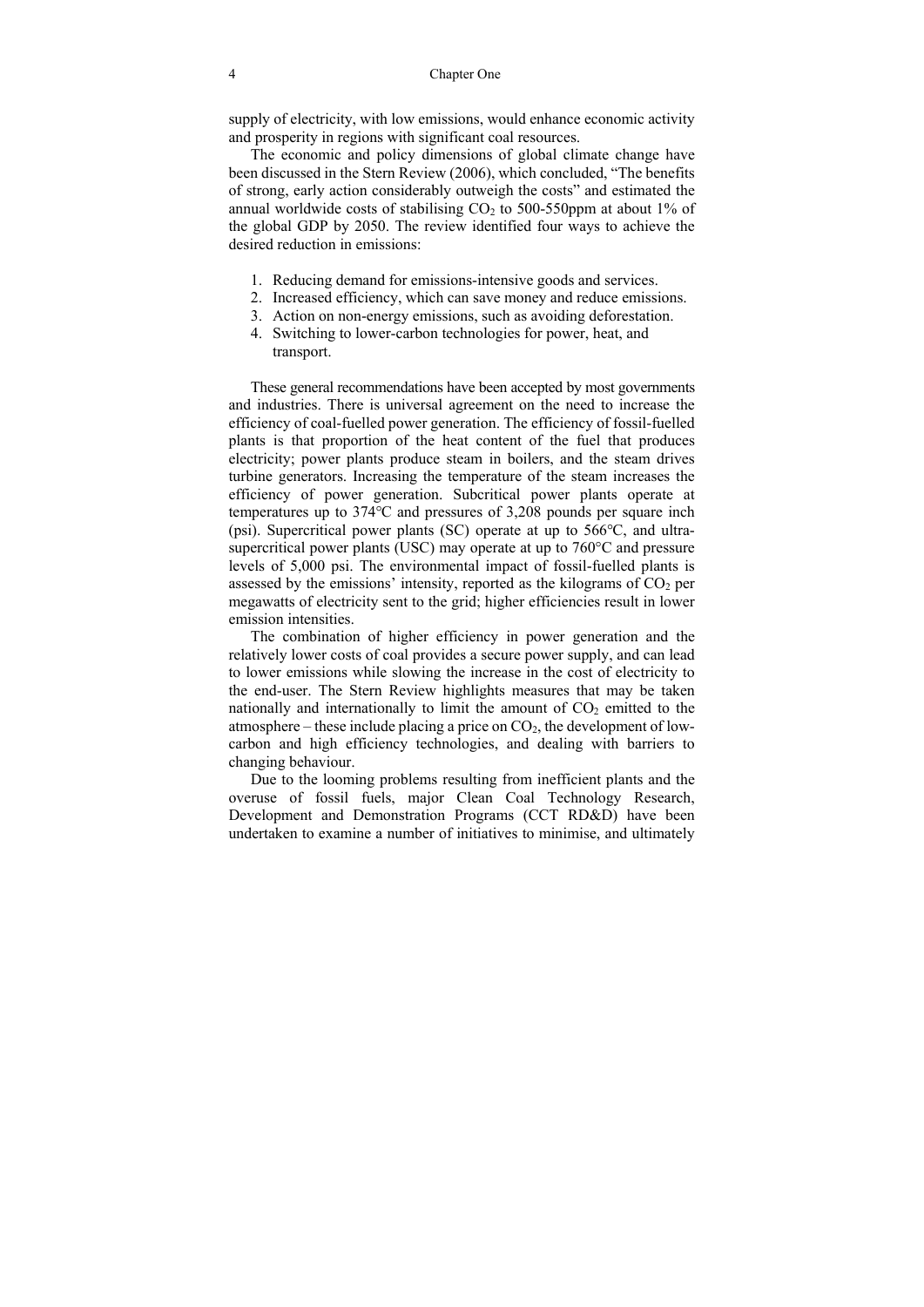negate, the environmental problems posed by the increasing use of fossil fuel, while maintaining the security and affordability of low cost coalfuelled power generation. These programs have provided incremental improvements in efficiencies, but have not instigated the global radical changes that would result in the required reduction in emissions from fossilfuelled power generation. While progress has occurred in the development of the implementation of higher efficiencies from SC and USC pulverised coal‐fired technologies, lower efficiency sub‐critical plants continue to be used for power generation. Generally, an SC plant operates at about 45% efficiency, and a USC plant may operate at  $\geq 45\%$  based on the lower heating value (LHV) of bituminous coals. Future developments in alloys may lead to a USC efficiency of 50% (LHV). Progress in circulating fluidised bed combustion (CFBC) plants utilising low‐rank fuels would also result in lower emissions of  $SO<sub>X</sub>$  and particulates.

While modern electricity production and distribution systems are increasingly reliant on a mix of power generation from coal, nuclear, hydro, and gas, the largest relative increase in power generation has been from solar and wind. The cost of renewables has continued to decrease and, as a result, these increasingly supply a higher proportion of power to communities. Grids are managed to cope with the intermittent nature of renewables. The IEA reports that renewable sources made up almost two-thirds of new net electricity capacity, amounting to about 165 gigawatts (GW), with 74 GW in China. Indeed, for the first time, additions of solar PV power outpaced the growth of other sources, including that of coal-fuelled power generation. Conventional low efficiency coal-fuelled plants are an undesirable option for future power generation (Katzer, 2017).

There is a diverse range of coal types, with variable properties, and thus coals of differing quality are available for power generation. Low quality coals would not be desirable as fuel for future cleaner power generation technologies. Low rank coals are problematic as fuels for subcritical plants, and these problems would increase if these coals are used to fuel future high efficiency plants. Technologies have been sought to improve the quality of coals; the motivation to process low rank coals into high quality fuel is their low cost per unit heat of the mined coal. This relatively low cost must be maintained with any high efficiency plant, and this may be realised by developing a concept that integrates the coal treatment process with the power generating plant, to achieve high thermal and power efficiencies. This concept is similar to operational combined heat and power plants. The coal treatment process is integrated with a power station to refine raw coal into high quality fuel designed for maximum performance of the high efficiency power plant. The major features of the high quality processed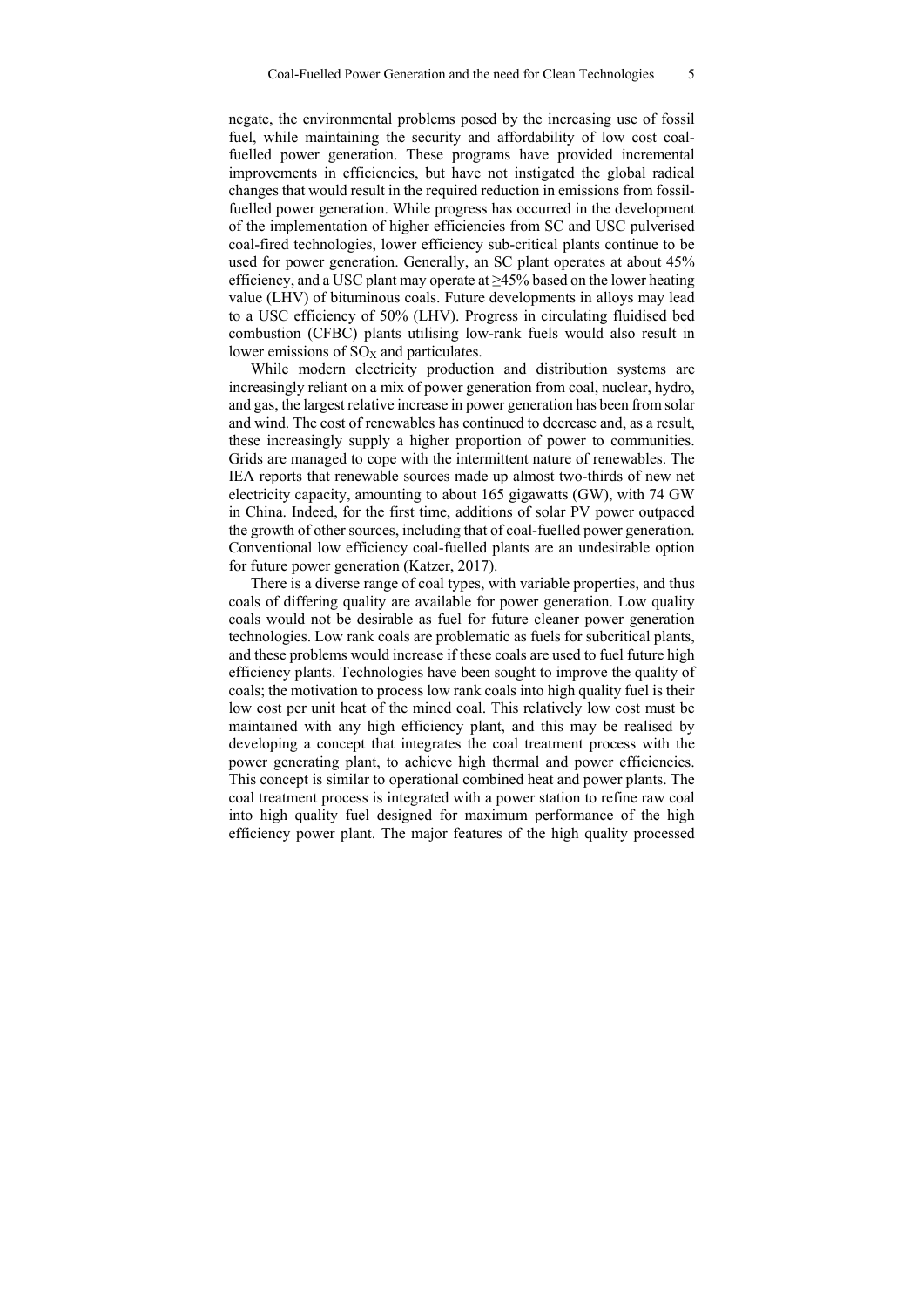coal are low to virtually zero ash, low sulphur and chloride content, high heating value, and the ability to use catalysts to enhance reactions between coal and steam for gasification.

The ultimate clean future for the coal project is zero-carbon emissions, by collecting  $CO<sub>2</sub>$  for use as a raw material for the production of valuable materials, such as methanol, or di-methyl ether (DME). The overall trajectory towards a zero-emissions commercially viable coal-fuelled power generation is common to all major CCT Programs.

The specific purpose of this volume is to discuss the research that is central to understanding the properties of low rank coals that render them as poor quality fuels, and from this outline the methodology required to process these for future use as high quality fuels in low- to zero-emissions concept(s). This research deals with low rank coals and the efforts undertaken to process these into high quality fuels; this is a portion of the much wider worldwide programs towards the development of low carbon emissions fossil-fuelled power generation systems. This volume discusses coal-fuelled power generation using high quality fuels obtained by processing low cost, low rank coals, and a strategy towards zero-emissions power. The discussion also draws on innovation achieved in the larger worldwide CCT Programs, such as low-NOx burners, higher efficiency plants, oxy-combustion, and the production of hydrogen.

A detailed treatment of all coal types and their use is beyond the scope of this volume; research on coal utilisation has been carried out over many decades, and a great amount of literature has been published on coal properties, coal combustion slagging and ash fouling, with additional literature dealing with clean coal programs. As a result, it is impractical to include all of the scientific literature dealing with all coals, and instead the information that has been selected mostly deals with low rank coals. As the treatment methodologies to produce low ash coal are primarily chemical, the major focus has been on understanding the chemistry required to render low rank coals into high quality fuels for future coal combustion and gasification.

#### **Clean Coal Programs**

Major programs have been undertaken worldwide to develop lower emission coal-fuelled power generation, with the twin goals to reduce, and eventually eliminate, environmental problems derived from using coal, and to provide secure and affordable power generation in the foreseeable future. Examples of these programs include the US Department of Energy Clean Coal Technology Program (DOE CCT), the Japanese Clean Coal Project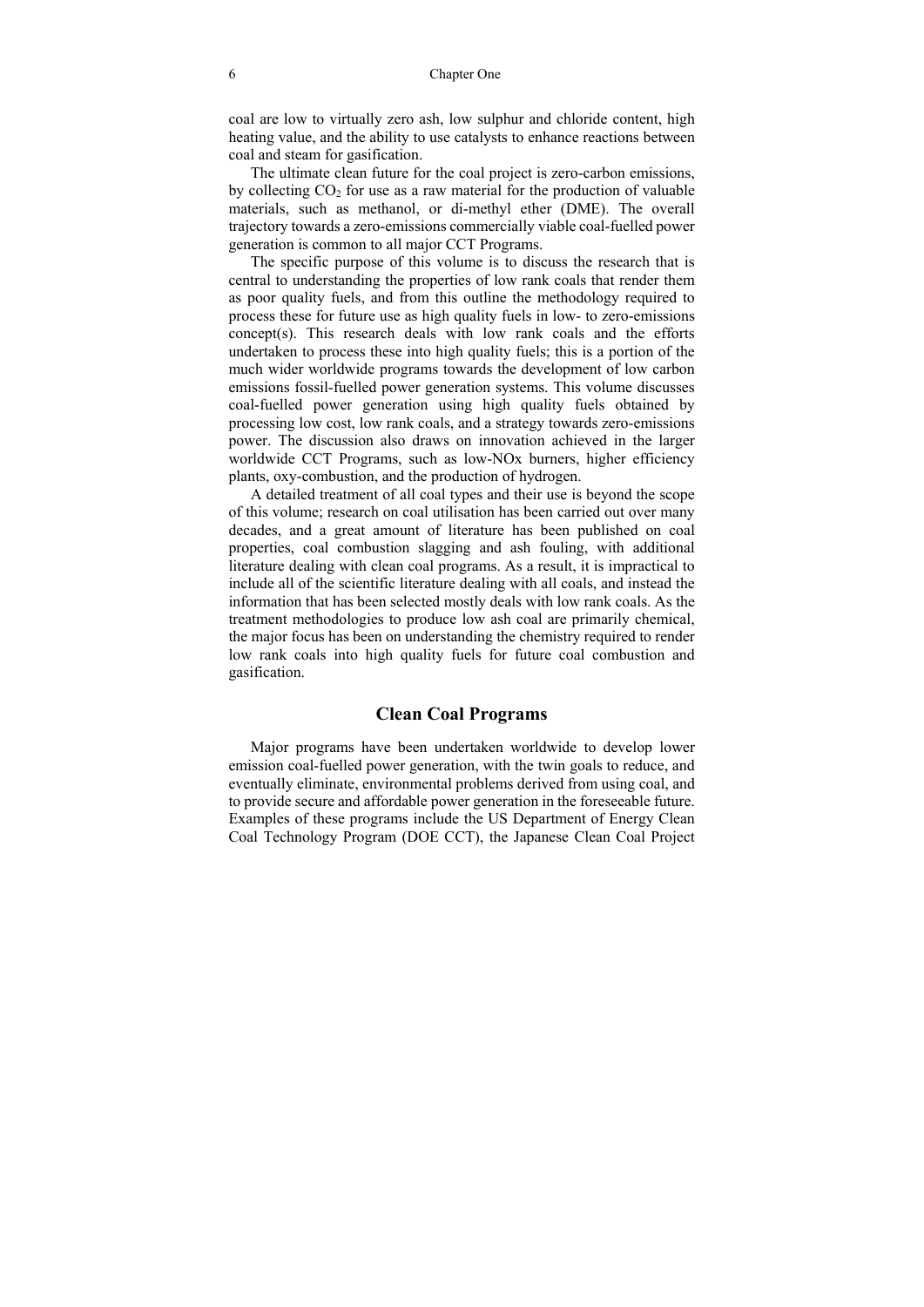(JCOAL) and the European Commission Research & Innovation on Energy (EU). The DOE, JCOAL and EU programs are discussed briefly here to illustrate the nature of the worldwide effort. China has also made significant progress in implementing high efficiency power plants and renewable power.

The comprehensive DOE CCT Program seeks to improve current power generation plants, and to develop new technologies that would meet energy requirements economically while addressing environmental impacts. A general review of the USA's activities and the funding of technologies by Longwell et al. (1995) gives an assessment of the future goals of the DOE's coal research, development, demonstration and commercialisation programs extending to 2040. During this period, coal is projected to continue to fuel electric power generation, along with a growing use of gas. The DOE coal program addresses mainly power generation technologies, with an emphasis on environmental concerns and clean fuels; the review also addresses the barriers to higher efficiency in both power generation and fuel production, ways to reduce  $CO<sub>2</sub>$  emissions, control of air pollutants, and the discharge of solid wastes. This assessment also noted increases in efficiency would require extensive R&D to overcome a number of barriers. The highest efficiencies are obtained with gas turbine combined-cycle systems, and for these the production of a hot gas stream of sufficient purity is required, which is the major challenge to developing commercial plants. Critical components required for these advanced power generation plants include the continuous removal of slag from combustion chambers, high temperature filters for Pressure Fluidised-bed Combustion (PFBC) systems, a high temperature air/furnace heat exchanger for indirect fixed systems, a hot gas clean-up system for PFBC and for Integrated Gasification Combined-Cycle (IGCC) systems, and turbine blades that would operate at high temperatures and can cope with trace impurities that may escape the high temperature gas clean-up system. Fuel cells are also capable of clean operation and high efficiency, but their high cost is a major problem. Solutions to these challenging problems require a continued program of advanced research and component development. The large array of technologies considered will also require detailed systems studies and the development of realistic commercialisation strategies.

The DOE "Program Update of 2000" report discusses 38 projects, which included ways to control and lower emissions of sulphur dioxide  $(SO<sub>2</sub>)$ , nitrogen oxides (NOx), mercury and particulate matter for existing plants. The program includes developments in Fluidised-bed Combustion (FBC), IGCC, and Advanced Combustion/Heat Engines. Innovations are created to improve efficiencies and environmental performance for electricity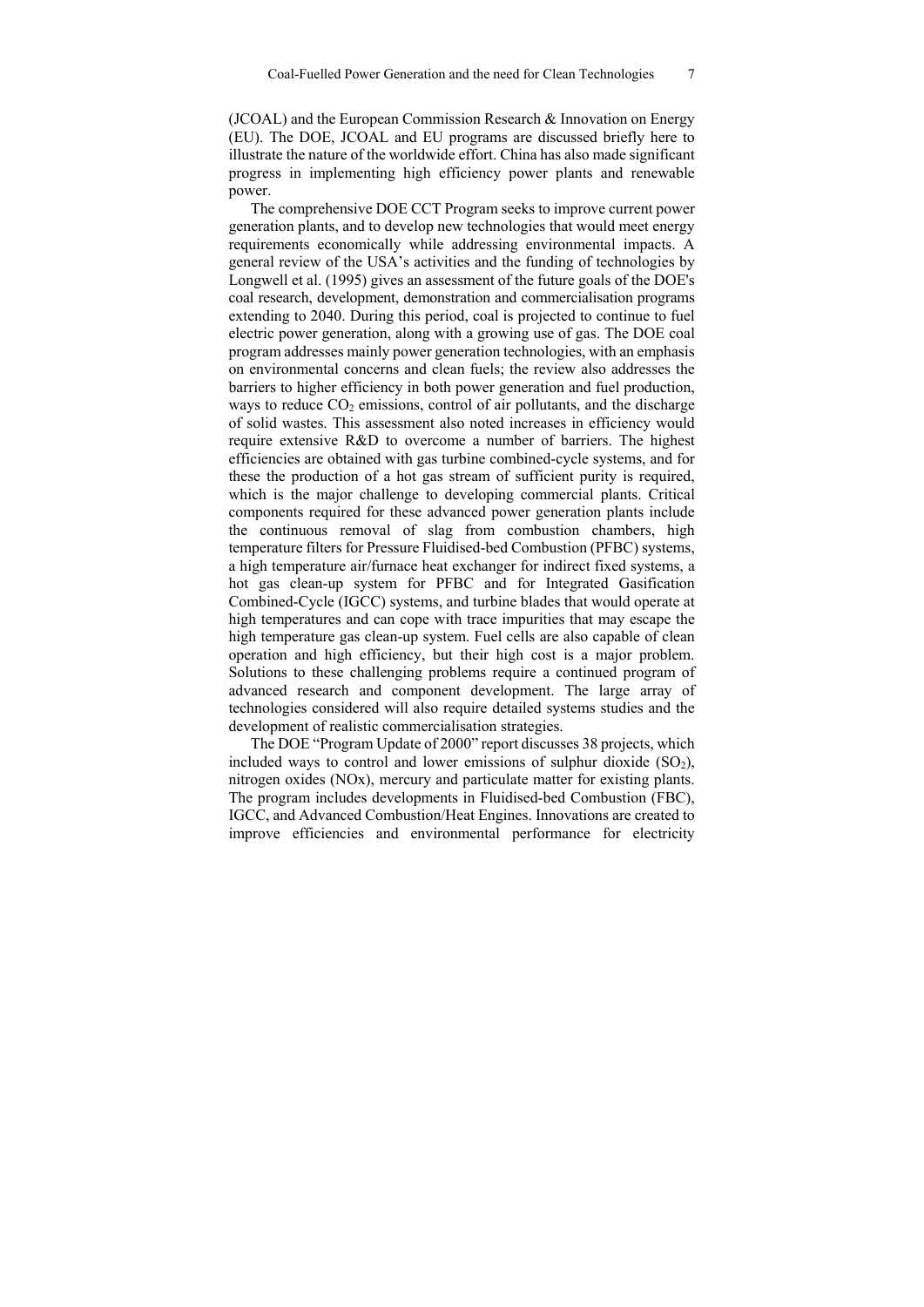generation and the production of synthesis gas. A significant component of the DOE Program includes coal upgrading projects, such as the ENCOAL® Mild Gasification Project, the Advanced Coal Conversion Process, and methanol production at a commercial-scale demonstration plant with the Liquid Phase Methanol (LPMEOH™) Process (this produced 80,000 gallons/day of methanol for Eastman Chemical Company). Considerable reductions have been achieved in SOx and NOx emissions from US coalfuelled power plants to meet regulations imposed by the Clean Air Act (DOE, 2001). The DOE CCT trajectory includes the development of new higher efficiency power plants, thereby decreasing the emission intensity  $(kgCO<sub>2</sub>/MWh)$ , and would meet the increasing demand for electricity. The Program culminates in the Vision 21 Plan; a wide range of power generation options are considered, including fuel cells and turbines fuelled with natural gas and coal – this anticipates a range of facilities that will be able to convert fossil fuels in a cost effective manner into electricity, process heat, fuels, and/or chemicals, with low  $CO<sub>2</sub>$  emissions (National Research Council, 2003).

Carbon dioxide capture for use in enhanced oil recovery has been pursued through joint industry- and DOE- funded arrangements. Currently, the expanded Petra Nova operational plant captures emissions from a 240 MWe generation facility situated at Houston, with a demonstrated ≥90% carbon capture rate. This facility is reported to capture  $\geq 5,000$  tons of CO<sub>2</sub> per day, used for enhanced oil recovery, which is expected to boost the production of oil by an additional 14,500 barrels per day. This offsets the costs of  $CO<sub>2</sub>$  capture, and for this particular example, predictions of enhanced oil recovery for the site are 60 million barrels of oil (at the price of oil, this represents a total revenue of \$2-\$3 billion). This is an example of a commercial  $CO<sub>2</sub>$  capture program. Currently, however, simple carbon capture and storage encounters energy penalties and costs; ultimately cost effective technologies with zero-emissions may be achieved by capturing  $CO<sub>2</sub>$  for use as a feedstock to produce valuable products such as liquids and plastics. The costs of  $CO<sub>2</sub>$  capture would be offset by returns from valuable products. The long term goal for zero-emissions has been accepted by major organisations; the central feature for this is the cost effective production of hydrogen, to be used in reactions with  $CO<sub>2</sub>$  to provide high value products.

The DOE has sought ways to improve the performance, and reduce the capital costs, of coal gasification. This includes work on advanced gasifiers configured with supporting systems that incorporate innovative technologies. The intent is to utilise highly efficient new reactors for smaller scale applications and superior products, with the use of low cost, low rank coals, and thereby expand opportunities for gasification systems with lower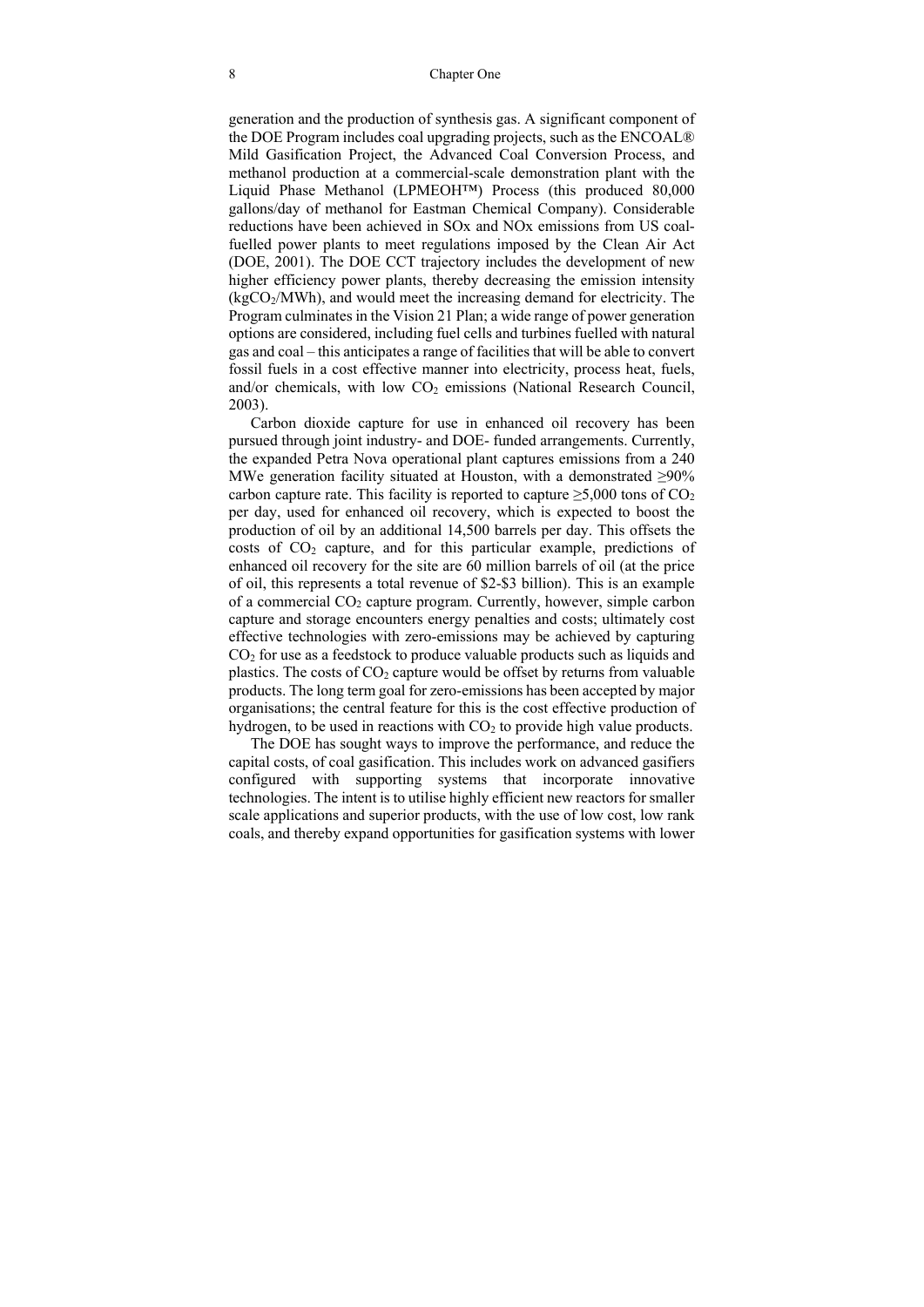feedstock costs. A significant development is that of gasifiers for higher hydrogen content in synthesis gas (syngas) production. Research has been conducted on advanced water-gas shift processes and catalysts to reduce the cost of high-hydrogen syngas production. The production of hydrogen, and higher quality syngas, are important ingredients in developing technologies with lower  $CO<sub>2</sub>$  emissions. Chemical looping is also being researched, in which oxygen is used through an oxidation-reduction cycling of an oxygen carrier, which is a single metal oxide, such as copper, nickel, or iron, or a metal oxide supported on a high-surface-area substrate, such as alumina or silica (Aston et al., 2013). The DOE funded a pilot scale operation and testing of syngas chemical looping for H2, and Alstom carried out research on chemical looping for high-hydrogen syngas for power generation and/or liquid fuel production.<sup>\*</sup> The production of syngas with a higher  $H_2$  content may also be achieved by developing catalysts for the gasification of coal with steam, and the relevant chemistry is discussed in Chapter Seven of this volume.

The DOE reports the following activities during 2018:

R&D is focused on developing and demonstrating advanced power generation and carbon capture, utilization and storage technologies for existing facilities and new fossil-fuelled power plants by increasing overall system efficiencies and reducing capital costs. In the near-term, advanced technologies that increase the power generation efficiency for new plants, and technologies to capture carbon dioxide  $(CO<sub>2</sub>)$  from new and existing industrial and power-producing plants are being developed. In the longer term, the goal is to increase energy plant efficiencies and reduce both the energy and capital costs of  $CO<sub>2</sub>$  capture and storage from new, advanced coal plants and existing plants. These activities will help allow coal to remain a strategic fuel for the nation while enhancing environmental protection.†

The DOE also seeks to facilitate partnerships with industry, and academic researchers, in the areas of solid oxide fuel cells, stress and geomechanical impacts in the subsurface related to  $CO<sub>2</sub>$  storage, precombustion carbon capture, and advances in fossil power system operation and economic performance.‡

<sup>\*</sup> For more information, see https://www.netl.doe.gov/research/coal/energy-systems.

<sup>†</sup> For more information, see https://im-mining.com/2018/11/13/advancing-coalpower-plants-future.

<sup>‡</sup> For more information, see https://www.energy.gov/fe/science-innovation/officeclean-coal-and-carbon-management.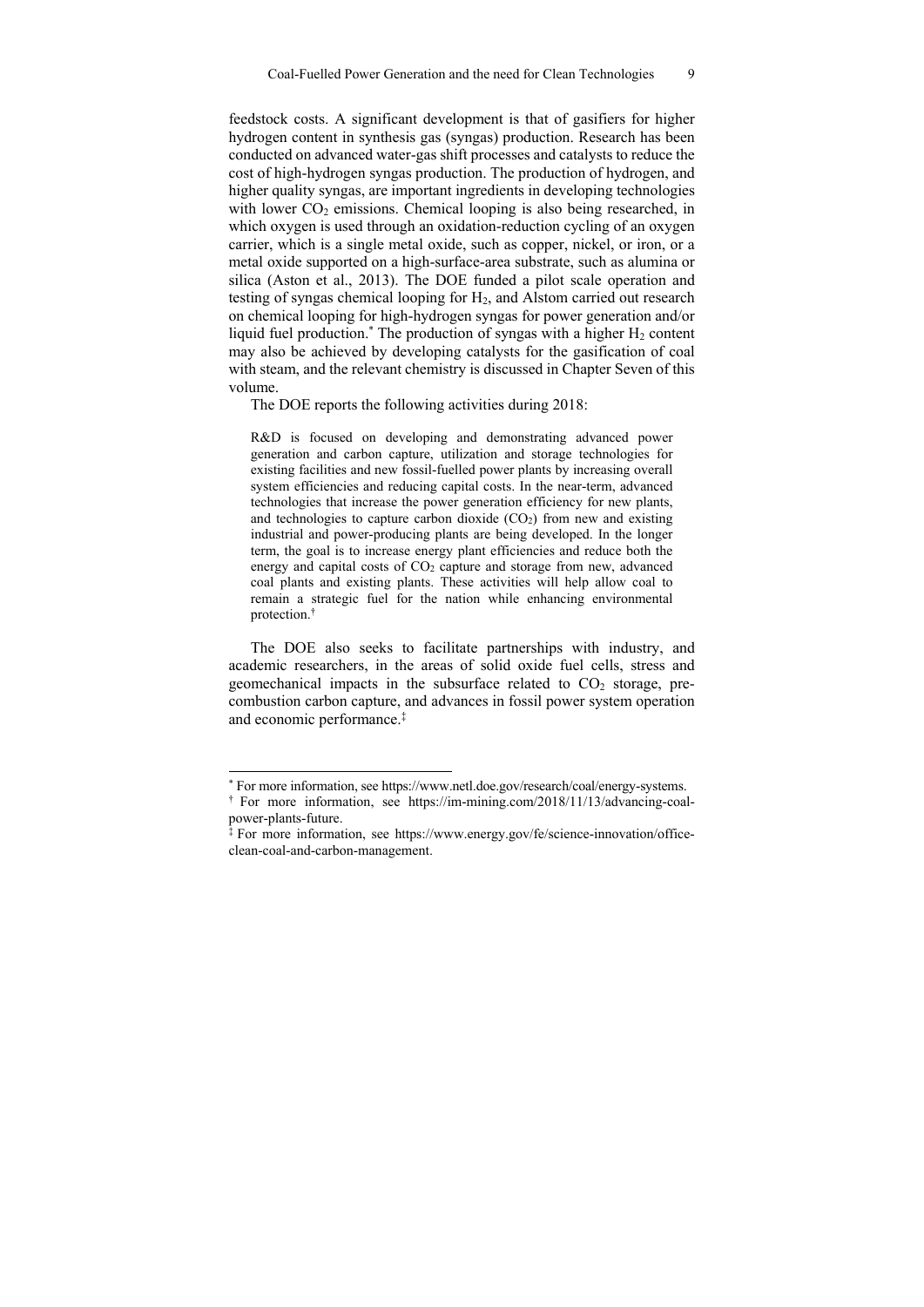Japan imports its energy, and the goal of the Japanese effort is to ensure a secure and sustainable supply of coal; to this end, Japan relies on access to reserves of coal such as are found in the USA, Europe, China, Indonesia, India and Australia. The JCOAL Program undertakes activities to identify and characterise overseas coal resources, and provide assessments of the technological capabilities required by Japanese coal importers and users. Japan has a greater focus on developing plants of increasing efficiency (and a resulting lower coal use), such as SC and USC plants, as part of their power generation mix (JCOAL, 2007). The overall strategy of the Japanese CCT Program has been technical innovation in the use of coal to fuel their power generating industry. This extensive and wide ranging program places considerable emphasis on the future use of various forms of coal gasification technologies, such as IGCC and integrated coal gasification with fuel cell combined cycles. Additional effort has gone into coal-derived synthesis gas conversion into liquid fuel or chemical raw materials, such as methanol and DME, as an alternative to diesel, and gas to liquid hydrocarbons for diesel production. The ultimate goal of the JCOAL is also zero  $CO<sub>2</sub>$  emissions coal-fuelled plants.

The European Commission has allocated the largest portion of its funding to collaborative research and innovation, which includes renewable sources and improving the efficiency of electricity use in homes and offices in cities. The EU effort on CCT has been mainly on carbon capture and storage from high efficiency coal-fuelled plants. The EU Commission added the "Energy Technologies and Innovation" in 2013 to respond to new challenges and to consolidate research and innovation across Europe. The activities included the "Horizon 2020 Energy Challenge" which focuses on "Energy Efficiency", "Competitive Low-Carbon Energy" and "Smart Cities and Communities", and covers the full innovation cycle – from proof-ofconcept to applied research, pre-commercial demonstration and market uptake. \* The International Energy Agency (IEA) reported on EU achievements in the development of clean coal power generation technologies by improving the performance of pulverised coal-fired power plants, including reducing slagging and fouling of boilers, and improved environmental outcomes. The effort also included co-combustion and fluidised bed applications, the development and introduction of advanced power generation systems, and methods for  $CO<sub>2</sub>$  control (Minchener and McMullan, 2007). The IEA assessed the ongoing progress in coal-fuelled power generation and made a number of recommendations, including introducing policies that would reduce constructions of new subcritical

<sup>\*</sup> For more information, see https://ec.europa.eu/info/publications/interim-evaluationhorizon-2020\_en.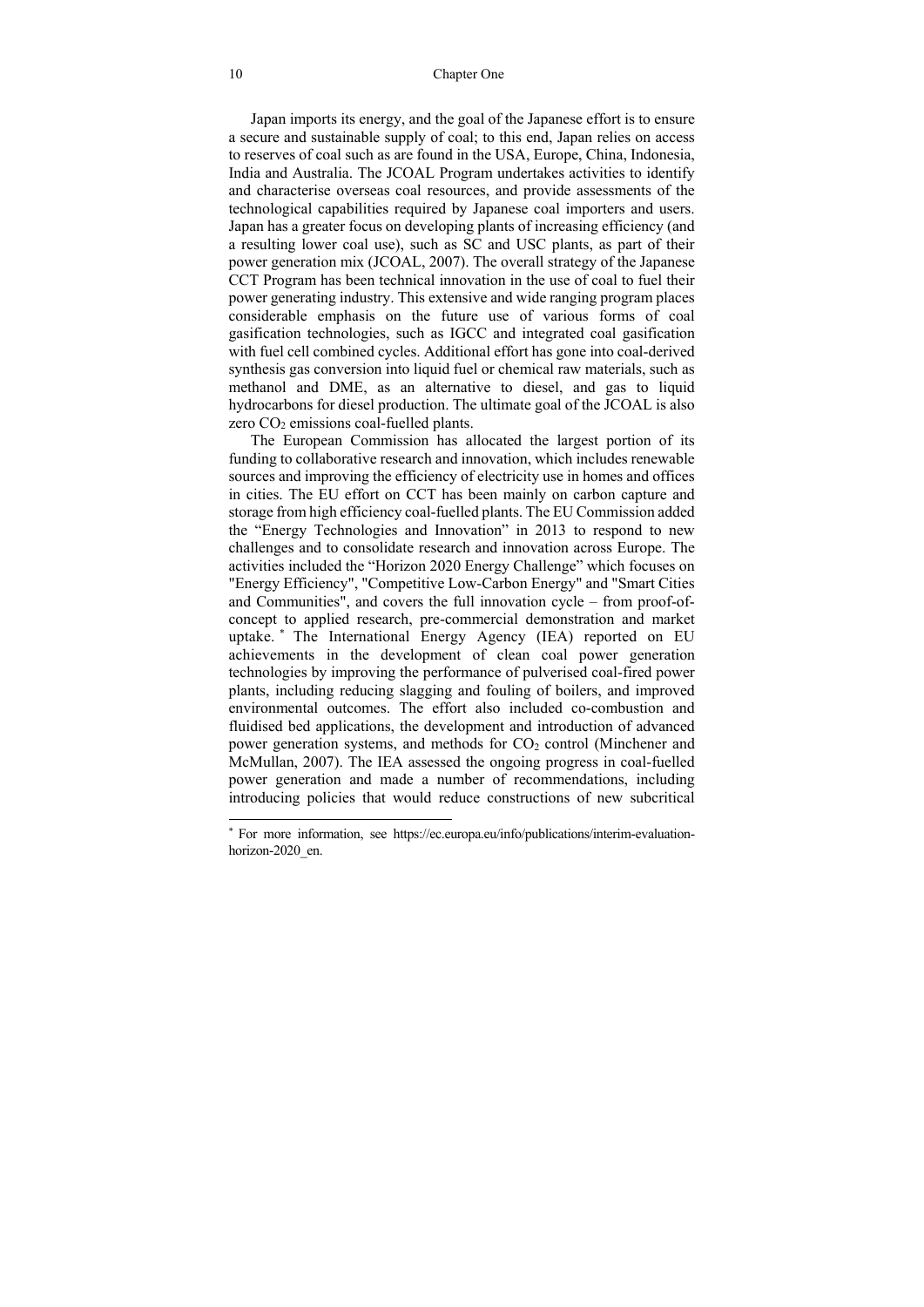coal-fuelled plants, and instead encourage utilising commercially available, cost effective supercritical pulverised coal plants. The energy penalty associated with carbon capture and sequestration was also noted.

The DOE and JCOAL CCT programs have examined a wide range of coals to fuel various power generating plants, brought improvements in the environmental impact of current coal-fuelled subcritical plants, and contributed to the development and commercialisation of higher efficiency future plants. The DOE and JCOAL strategies are ultimately for future zeroemissions coal-fuelled systems that will include hydrogen in hybrid technologies based on enhanced coal gasification.

The US and China have undertaken a collaborative approach within the Clean Energy Research Centre, a program that encourages top researchers from both countries to develop technologies for clean energy. The program seeks technologies needed for an efficient and low-carbon economic future. This is wide ranging and includes advanced coal-fuelled technologies, and energy efficiency for buildings.

The uptake of higher efficiency SC and USC coal-fuelled plants has increased in China and Japan. Germany initially constructed SC and USC plants with steam temperatures of ≥550°C. Japan started constructing SC plants due to the 1970 oil crisis, and these power plants accounted for a significant proportion of generation plants in 1996, with an average annual growth of 27.3%. USC plants were introduced by 1993 and Japan was the driver of USC technologies during this period. China is reported to have built ten SC units during ~1990s, growing to 27 by 2010. From 2010 to 2020, larger power plants in China will be required to be SC, and about half of the new power plants will be USC (Horach et al., 2014). China has progressed the clean coal project, which includes USC coal-fired plants exceeding 100 GW, and the operation of a 250 MW integrated gasification combined-cycle demonstration power plant; the program includes water slurry gasification, dry feed pressurised gasification technology with a  $>$ 2000 ton/day capacity, and the demonstration of CO<sub>2</sub> capture and storage, including enhanced oil recovery. Research on high temperature heat resistant alloy material has led to the demonstration of a 600 MW USC unit, which exceeds 700℃, to enable a system efficiency of 50**-**52%. A considerable proportion of China's coal reserves are low-rank coal and research is also ongoing to improve the quality of this coal.

Advanced higher efficiency coal-fuelled plants are developed by major suppliers of power generation plants. General Electric is part of a consortium undertaking a US DOE-led project to develop materials for USC plants that would operate with high pressure steam at 760℃. Siemens is developing new materials and turbines to operate at 600-700°C. Alstom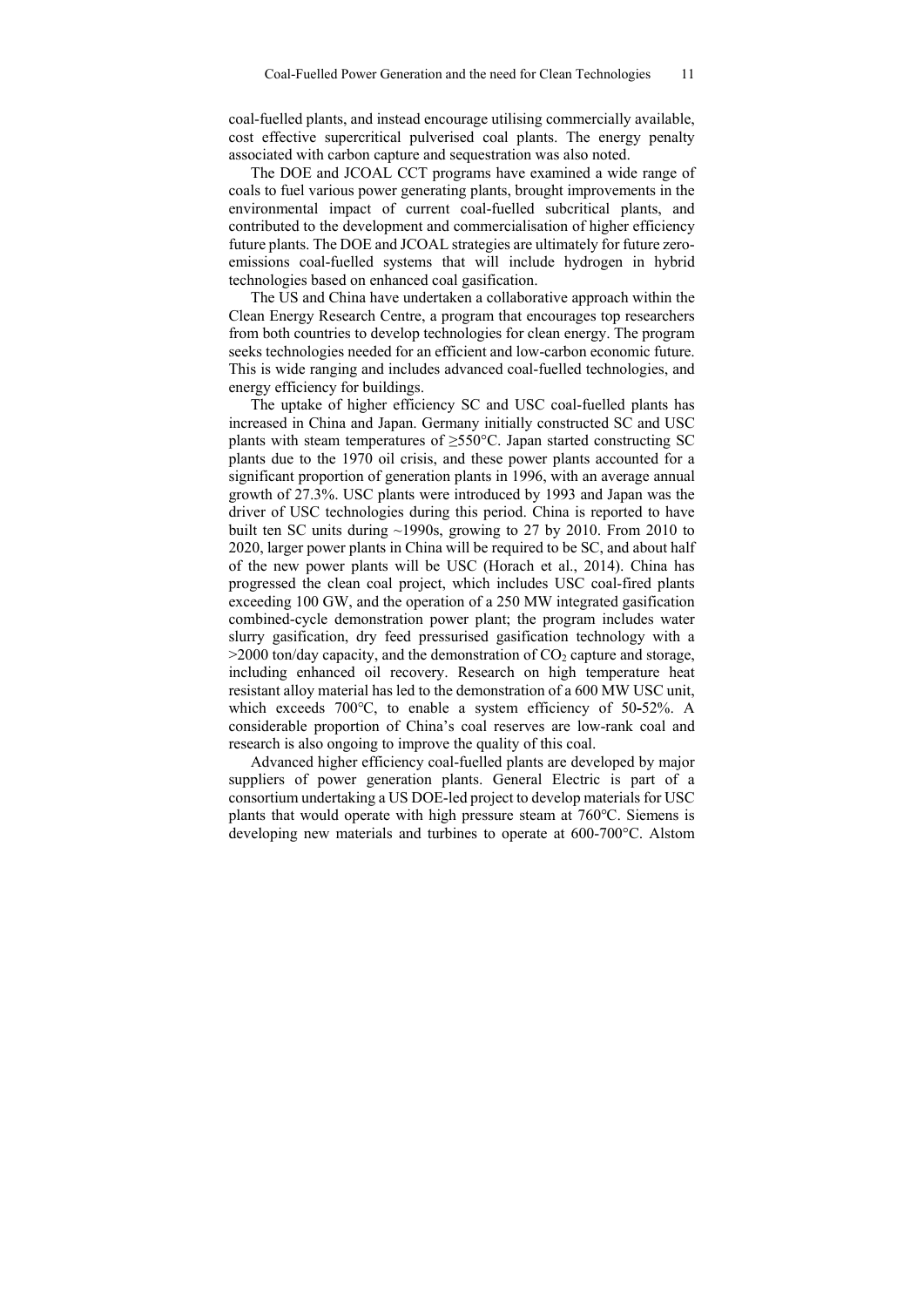reports a design-ready 500 MW turbine to operate at 700℃, but are concerned with the costly alloys required for such a plant (We, 2011). SC and USC plants operate with high generating efficiencies, and where applicable, combined heat and power may provide up to 90% total thermal efficiency (Mohn, 2008; Santoianni, 2015).

The IEA has undertaken a study of how high efficiency, low emission coal-fired power plants may contribute to the reduction of carbon dioxide emissions in the major coal user countries: Australia, China, Germany, India, Japan, Poland, Russia, South Africa, South Korea and the USA. These countries have differing coal‐plant fleet ages and efficiencies, and different local conditions and policies which impact on the capacity to implement advanced technologies. The study provides an overview of the differing trends for these countries, showing their dependence on an aging coal-fuelled fleet, and the prospects for growth, or decline, in coal-sourced electricity (Barnes, 2015).

The advanced power generation plant uses expensive alloys operating at high temperatures and pressures, and it is imperative that the coal used to fuel such plants does not cause the corrosion or fouling of heat transfer surfaces. Most coals, and especially low rank coals, contain aggressive ashforming constituents that may cause corrosion, erosion and fouling of boilers. High moisture in low rank coals is also unwanted. Effort is required to produce high quality, non-fouling and low-cost fuel for new power generation plants. A plethora of physical and chemical approaches to upgrading all coals have been performed by various organisations, and the major ideas are discussed in this volume. Various organisations have examined novel ways to utilise low rank coal, particularly by upgrading high-moisture low rank coal by drying, but few (if any) of these are commercialised. Modern drying technologies have been developed in Germany and the US. RWE's WTA dryer and GRE's DryFining™ system have been demonstrated successfully at a commercial scale, while Vattenfall's PFD dryer has reached pilot scale. Dry lignite has been used to fuel a new power station in Grevenroich-Neurath near Cologne; this operates at 43% efficiency with a flexible response to demand. These are major advances in developing high efficiency lignite-fuelled power stations (World Coal, 2014).

While a large number of low rank coal drying processes have been examined, few chemical methods have undergone extensive research to produce high quality coal. A process developed by Clean Coal Technology Pty Ltd, and an R&D program in collaboration with La Trobe University (CCT/LTU R&D), is discussed in this volume; this process chemically removes ash constituents at elevated temperatures and then uses the same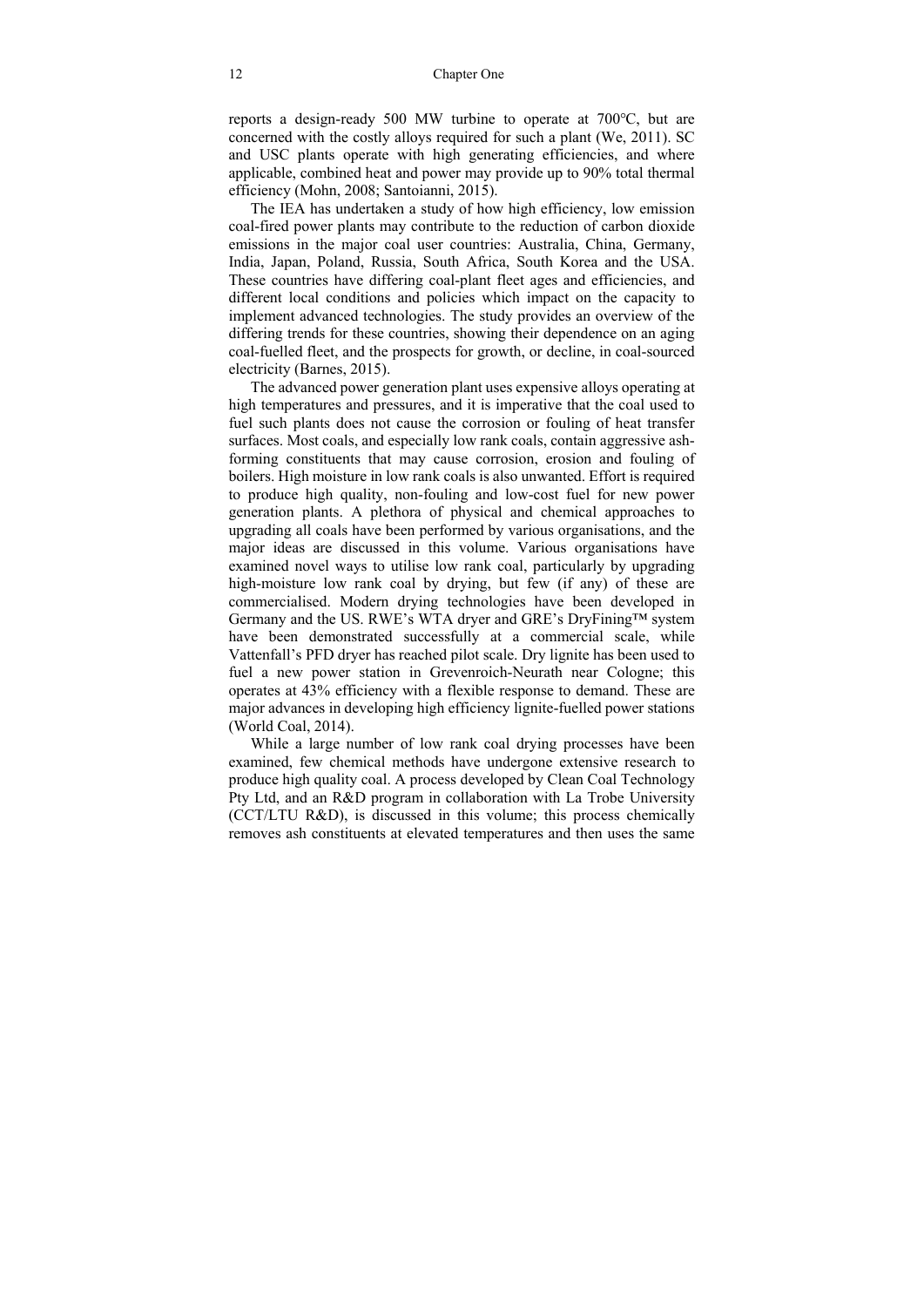heat to lower the moisture in coal. This process may also be used to add catalysts to low rank coals. The CCT/LTU R&D Program, which deals solely with the treatment of low rank coals, has defined process conditions to produce three high quality products with high heater content: (1) nonfouling coal, suited for high efficiency coal-fuelled plants such as SC and USC, (2) zero-ash coal suitable for direct coal-fuelled turbines, and (3) a catalytically loaded coal suited for the steam gasification of coal. The process is designed to be integrated with high efficiency coal-fuelled power generation plants, and is also integrated with gasification plants to produce high quality syngas.

### **Classifications of Coal and its Properties**

Coal upgrading and beneficiation processing conditions are primarily based on the properties of the various coals, which are ranked as fuels based on their heat content. The low rank coals are peat, brown coal, lignite, and sub-bituminous, and the high rank coals are bituminous and anthracite. Table 1-1 shows the classification adopted by Coal Marketing International. Table 1-2 provides a range of properties for the majority of low rank coals. The US Geological Survey produced a detailed classification system for coals that includes elemental analysis, heating content, and accessibility for mining (Wood et al., 1983).

The heterogeneity of the coals poses considerable difficulties in developing chemical processes to improve their quality. Coal beneficiation has been practiced for a considerable period, with the majority of processes used to lower the ash content of high rank coals; some of these techniques may be applicable to sub-bituminous coals and lignites. The techniques for coal beneficiation are broadly physical, although recently chemical methodologies have been examined and discussed in the literature. The techniques discussed here are mostly for low rank coals, but occasionally high rank coal processes are also mentioned for illustration purposes.

An inexact, but useful, classification for coal processing is a division into two broad categories, namely hydrophilic (attracts and retains water) and hydrophobic (repels water). Low rank coals are hydrophilic due mainly to a greater proportion of oxygen functional groups within the organic coal matrix; these coals can be treated using aqueous acid-based chemistry. Hydrophobic coals can be washed with water to remove unwanted constituents, and as water is not absorbed by the coal, the treated coal can be separated from water without reducing the heating content. Hydrophilic coals will retain water and this must be removed after treatment to ensure a high quality product is obtained.